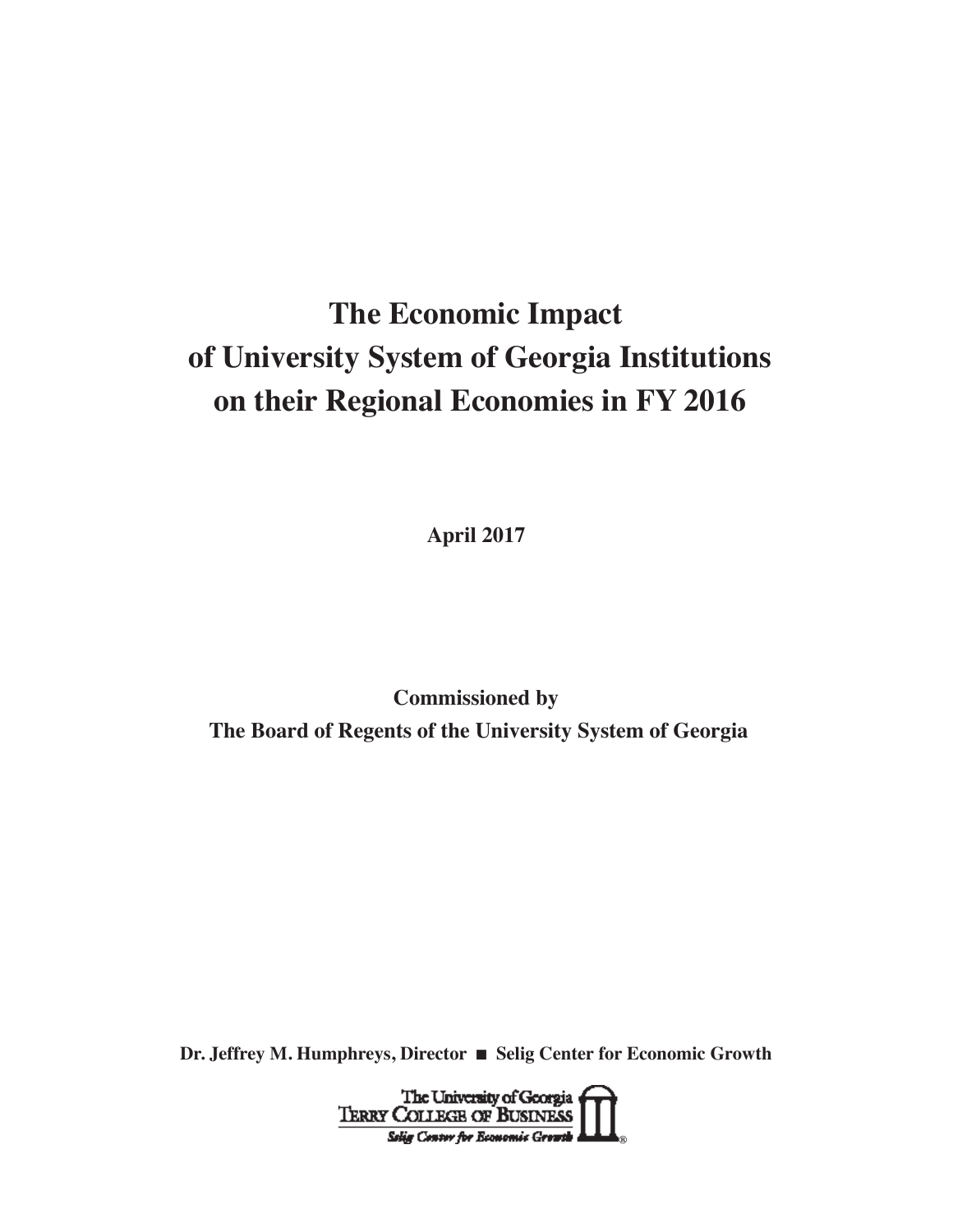#### **Executive Summary**

The statewide economic impact of the University System of Georgia's institutions in fiscal year 2016 includes:

- $\blacksquare$  \$16.8 billion in output (sales);
- $\blacksquare$  \$11.3 billion in gross regional product;
- \$8.2 billion in income; and
- 157,967 full- and part-time jobs (3.6 percent of all jobs in Georgia).

These benefits permeate both the private and public sectors of the host communities. For example, for each job created on campus there are 2.2 off-campus jobs that exist because of spending related to the college or university.

These economic impacts demonstrate that continued emphasis on colleges and universities as a pillar of the state's economy translates into jobs, higher incomes, and greater production of goods and services.

In addition to the system-wide impact summarized here, the following chapters quantify the economic benefits that each institution conveys to the community in which it is located. Each institution's benefits are estimated for several categories of college/university-related expenditures: spending by the institutions themselves for salaries and fringe benefits, operating supplies and expenses, and other budgeted expenditures; spending by the students who attend the institutions; and spending by the institutions for capital projects.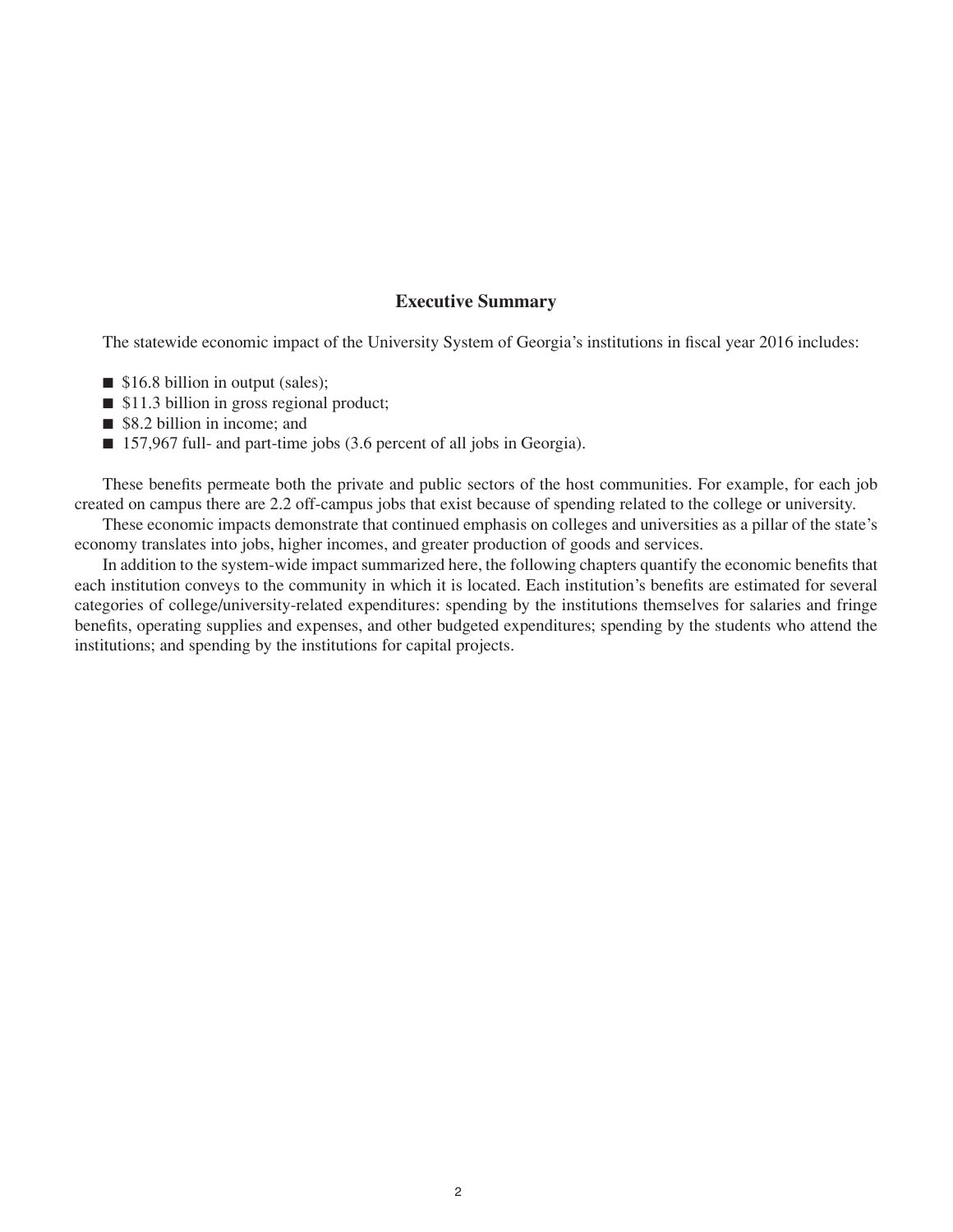#### **Introduction**

Fow much does a region benefit economically from hosting an institution of higher education? Traditionally, the benefits are discussed in broad, qualitative terms that often fail to satisfy those who demand tangible eviden benefits are discussed in broad, qualitative terms that often fail to satisfy those who demand tangible evidence report quantifies the economic benefits that the University System of Georgia's institutions convey to the communities in which they are located.

The benefits are estimated for several important categories of college/university-related expenditures: spending by the institutions themselves for salaries and fringe benefits, operating supplies and expenses, and other budgeted expenditures; spending by the students who attend the institutions; and spending by the institutions for capital projects (construction). The economic impact estimates are based on regional input-output models of each institution's regional economy, certain necessary assumptions, and available data on annual spending in the specified categories. Moreover, the emphasis is on funds received by residents in the region that hosts each college or university. The study reports expenditures and impacts for the 2016 fiscal year—July 1, 2015 through June 30, 2016.

The study does not account for all of the short-term impacts of the 28 institutions on their host communities, however. For example, there are no dollar amounts estimated for several sources of college/university-related spending because doing so would require collecting survey data, a task beyond the resources available to this study. In addition, the study neither quantifies the many long-term benefits that an institution of higher education imparts to the host community's economic development nor does it measure intangible benefits (such as cultural opportunities, intellectual stimulation, and volunteer work) to local residents. Finally, the study is not a net benefit analysis; it estimates only economic benefits and does not calculate what the presence of a tax-exempt college/university costs the community.

#### **Economic Impact Highlights**

In the simplest terms, the total economic impact of all 28 institutions on their host communities was \$16.8 billion in FY 2016. The output impact of each institution is the change in regional output that is due to spending by the institution and spending by the students who attend that particular college or university. Of the FY 2016 total, \$11.1 billion (66 percent) is initial spending by the institutions and students; \$5.8 billion (34 percent) is the induced or re-spending (multiplier) impact. Dividing the FY 2016 total output impact (\$16.8 billion) by initial spending (\$11.1 billion) yields an average multiplier value of 1.52. On average, therefore, every dollar of initial spending generates an additional 52 cents for the economy of the region that hosts the institution.

In FY 2016, value added comprises \$11.3 billion (67 percent) of the \$16.8 billion output impact, with domestic and foreign trade comprising the remaining \$5.5 billion (33 percent). The \$11.3 billion value-added impact equals 2.2 percent of Georgia's GDP. Labor income received by residents of the communities that host one or more institutions equals \$8.2 billion, and represents 72 percent of the value-added impact.

The collective or rolled-up employment impact of all institutions on their host communities in FY 2016, including multiplier effects, is 157,967 full- and part-time jobs. Approximately 32 percent of these positions are on campus (50,146 University System employees) and 68 percent (107,821 jobs) are off-campus positions in either the private or public sectors. On average, for each job created on campus there are 2.2 off-campus jobs that exist because of spending related to the institution. The 157,967 jobs generated by the University System account for 3.6 percent of all the nonfarm jobs in Georgia, or about one job in twenty-eight.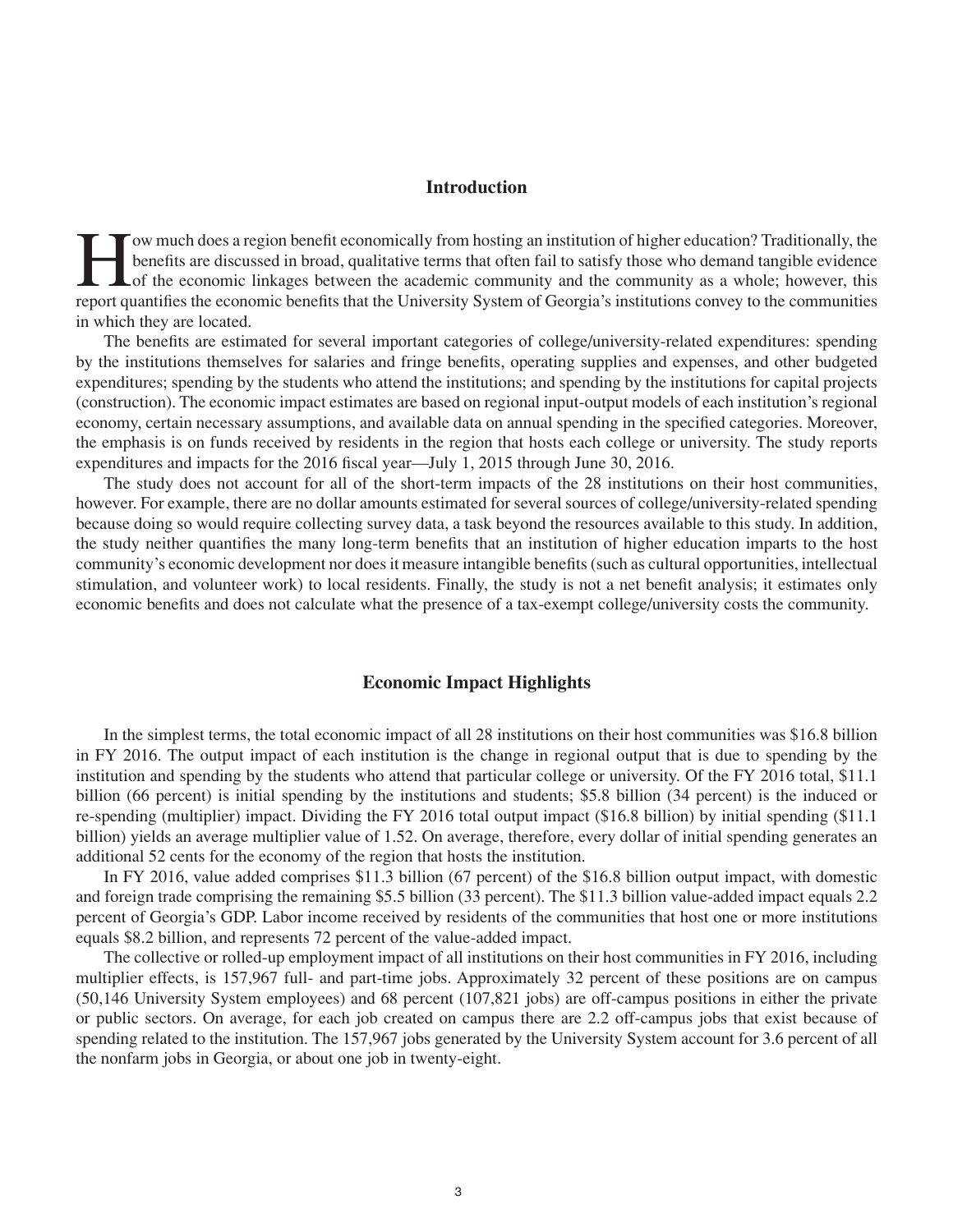#### **Methodology**

## ■ Short-Term Economic Impact **Of a College or University** ■

The total annual economic impact of college- or university-related spending is defined to consist of the net changes in regional output, value added, labor income, and employment that are due to initial spending by the institution (for operations as well as personnel services) and its students. The total economic impact includes the impact of the initial round of spending and the secondary, or indirect and induced spending—or the multiplier effect—that occurs when the initial expenditures are re-spent. Figure 1 provides a schematic representation of impact relationships.

Indirect spending refers to the changes in inter-industry purchases as a region's industries respond to the additional demands triggered by spending by the college or university, its faculty and staff, and its students. It consists of the ripples of activity that are created when an institution and its employees and students purchase goods or services from other industries located in the host community. Induced spending is similar to indirect spending except that it refers to the additional demand triggered by spending by the region's households as their income increases due to changes in production. Basically, the induced impact captures the ripples of activity that are created when households spend more due to increases in their earnings that were generated by the direct and indirect spending.

The sum of the direct, indirect, and induced economic impacts is the total economic impact, which is expressed in terms of output (sales, plus or minus inventory), value added (gross regional product), labor income, or employment. Total industry output is gross receipts or sales, plus or minus inventory, or the value of production by industry (including households) for a given period of time. Total output impacts are the most inclusive, largest measures of economic impact. Because of their size, output impacts typically are emphasized in economic impact studies and receive much media attention. One problem with output as a measure of economic impact, however, is that it includes the value of inputs produced by other industries, which means that there inevitably is some double counting of economic activity. The other measures of economic activity (value added, labor income, and employment) are free from double counting and provide a much more realistic measure of the true economic impact of a college or university on its regional economy.

The regional economic areas are the host communities, including the surrounding counties from which employees and students commute. The effects of expenditures that go to people, businesses, or governments located outside the regions are not included in the value-added, labor income, and employment impact estimates.

The multiplier concept is common to most economic impact studies. Multipliers measure the response of the local economy to a change in demand or production. In essence, multipliers capture the impact of the initial round of spending plus the impacts generated by successive rounds of re-spending of those initial dollars. The magnitude of a particular multiplier depends upon what proportion of each spent dollar leaves the region during each round of spending. Multipliers therefore are unique to the region and to the industry that receives the initial round of spending.

Figure 2 illustrates the successive rounds of spending that might occur if a person buys an item locally. Assume that the amount spent is \$100 and that the appropriate regional output multiplier is 2.0. The initial injection of spending to the region is \$100, which creates a direct economic impact of \$100 to the regional economy. Of that \$100, only \$50 is re-spent locally; the rest flows out of the region through non-local taxes, non-local purchases, and income transfers. After the first round of spending, the total economic impact to the region is \$150. During the second round of re-spending, \$25 is re-spent locally and \$25 leaks out of the region, a 50 percent leakage. Now the total economic impact to the region is \$175. After seven rounds of re-spending, less than \$1 remains in the local economy, but the total economic impact has reached almost \$200. The induced (multiplier effect) impact to the region (\$100) equals the total impact (\$200) minus the direct impact (\$100).

The multiplier traces the flows of re-spending that occur throughout the region until the initial dollars have completely leaked to other regions. Obviously, multiplier effects within large, self-sufficient areas are likely to be larger than those in small, rural, or specialized areas that are less able to capture spending for necessary goods and services. Multiplier effects also vary greatly from industry to industry, but in general, the greater the interaction with the local economy, the larger the multiplier for that industry. For example, personal services, business services, and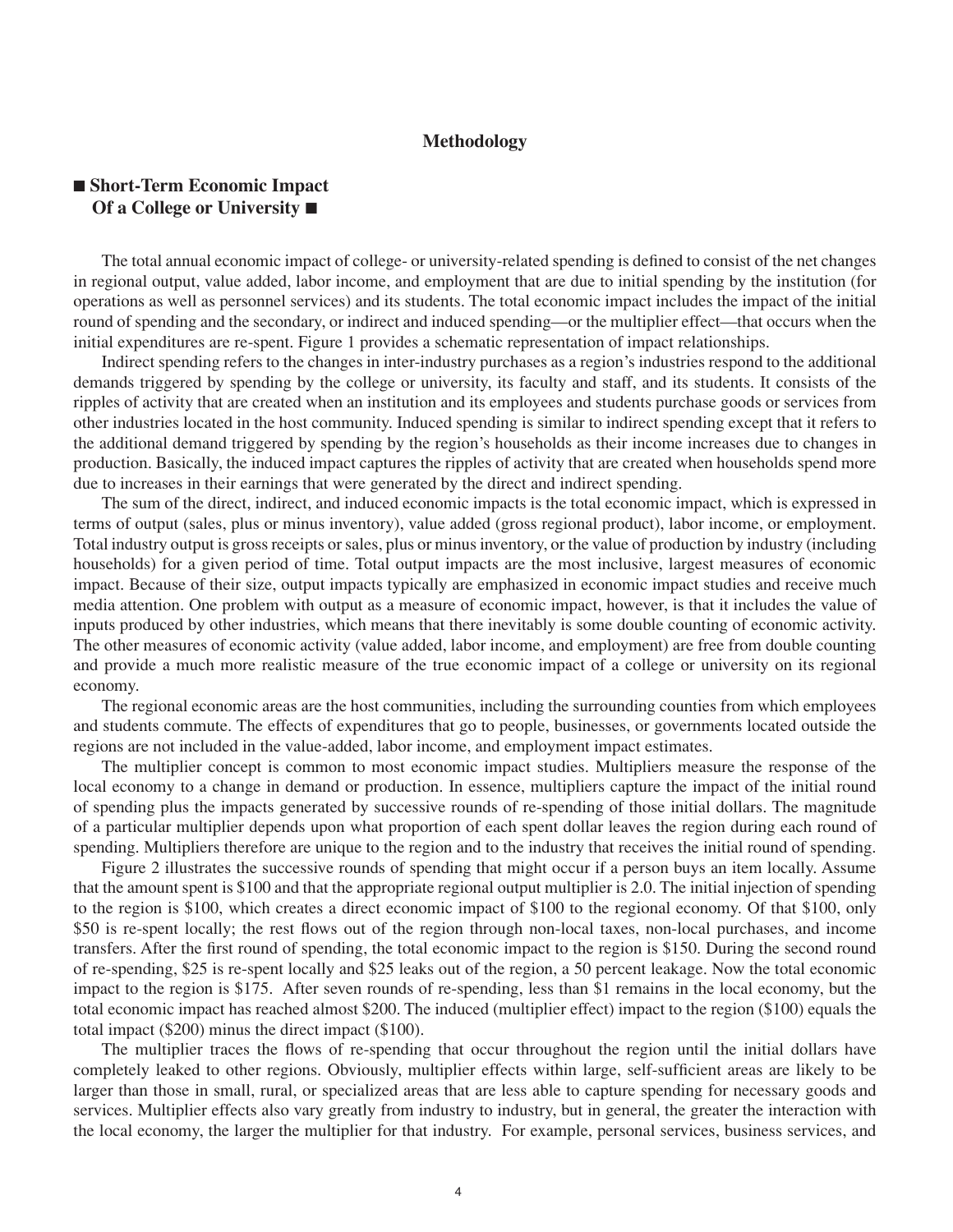entertainment industries have intricate relationships with local supporting industries, and therefore have relatively high multiplier values. Conversely, electric, gas, and sanitary services usually are less intertwined with local supporting industries, and their multipliers are lower.

#### ■ Analytic Approach ■

Estimating the economic impact of the University System of Georgia institutions on their regional economies in FY 2016 involved four basic steps. First, initial spending (and employment) for each institution were obtained for Budget Unit "A" and "Budget Unit "B"; and then the institutional expenditures were allocated to industrial sectors recognized by the economic impact modeling system. Second, spending by students was estimated and then allocated to industrial sectors. Third, expenditures associated with capital projects (construction) funded were obtained for each institution and were allocated to the appropriate industrial sectors. Finally, the IMPLAN Pro modeling system was used to build regional economic models that are specific to each institution.

The geographic areas corresponding to the regional models that were built for each institution, which include the labor force directly involved in their economic spheres, are reported in Appendix 1. These geographic areas are based on an analysis of commuting patterns data obtained from the U.S. Census Bureau. For analytical purposes, all dollar amounts were converted to inflation-adjusted dollars, but the amounts expressed in this report are in 2016 dollars.

Type SAM (social accounting matrices) multipliers from the IMPLAN modeling system were used to estimate the economic impacts associated with all categories of spending. Type SAM multipliers capture the original expenditures resulting from the impact, the indirect effects of industries buying from industries, and the induced effects of households' expenditures based on information in the social account matrix. The multipliers account for Social Security and income tax leakage, institutional savings, commuting, inter-institutional transfers, and people-to-people transfers.

Whenever appropriate, the IMPLAN Pro software applied margins to convert purchaser prices to producer prices. In input-output models, all expenditures are in terms of producer prices, which allow all spending to be allocated to the industries that actually produce the good or service. The margins are derived form U.S. Bureau of Economic Analysis data. Moreover, margins were selected according to type of consumer to which these applied. For example, households pay transportation, wholesale, and the full retail margins. In contrast, institutions of higher education may pay little or no retail margin as they have typically more buying power than a household. In addition, some sectors of the model do not have margins. For instance, because there usually are no wholesalers or retailers involved when someone rents a room, hotels and other lodging do not have margins.

The model's default estimates of the local economy's regional purchase coefficients were used to derive the ratio of locally purchased to imported goods. The regional purchase coefficient represents the proportion of the total demands for a given commodity that is supplied by the region to itself. The regional purchase coefficients were estimated with an econometric equation that predicts local purchases based on each region's unique characteristics. In addition, the entire analysis was conducted using the full range of industrial sectors in order to avoid aggregation bias.

#### ■ Initial Spending by the Institutions ■

Institution-specific data on expenditures for personnel services and number of positions were obtained from the Board of Regents for FY 2016. The expenditure amounts were treated as an industry change and are reported in the first column of Tables 1 and 2, respectively. These amounts were allocated to various economic sectors recognized by the IMPLAN software based on the typical expenditure pattern for households of moderate income.

Institution-specific data on expenditures for operating expenses (non-personnel services) for FY 2016 were obtained from the Board of Regents. These amounts were treated as an industry change and are reported in the first column of Tables 1 and 2, respectively.

To avoid double counting, the estimates of initial spending do not include expenditures arising from two budgetary classes: auxiliary enterprise funds (self-supporting activities for housing, food service, bookstore, athletics, and other) and student activity funds (cultural and recreational programs operated by students). The spending associated with such activities is included in the student's personal expenditures, however.

The expenditures and impact reported in Tables 1-3 for Augusta University (formerly Georgia Regents University) do not account for spending by the hospital and clinics operating by MCG Health, Inc., which became a not-for-profit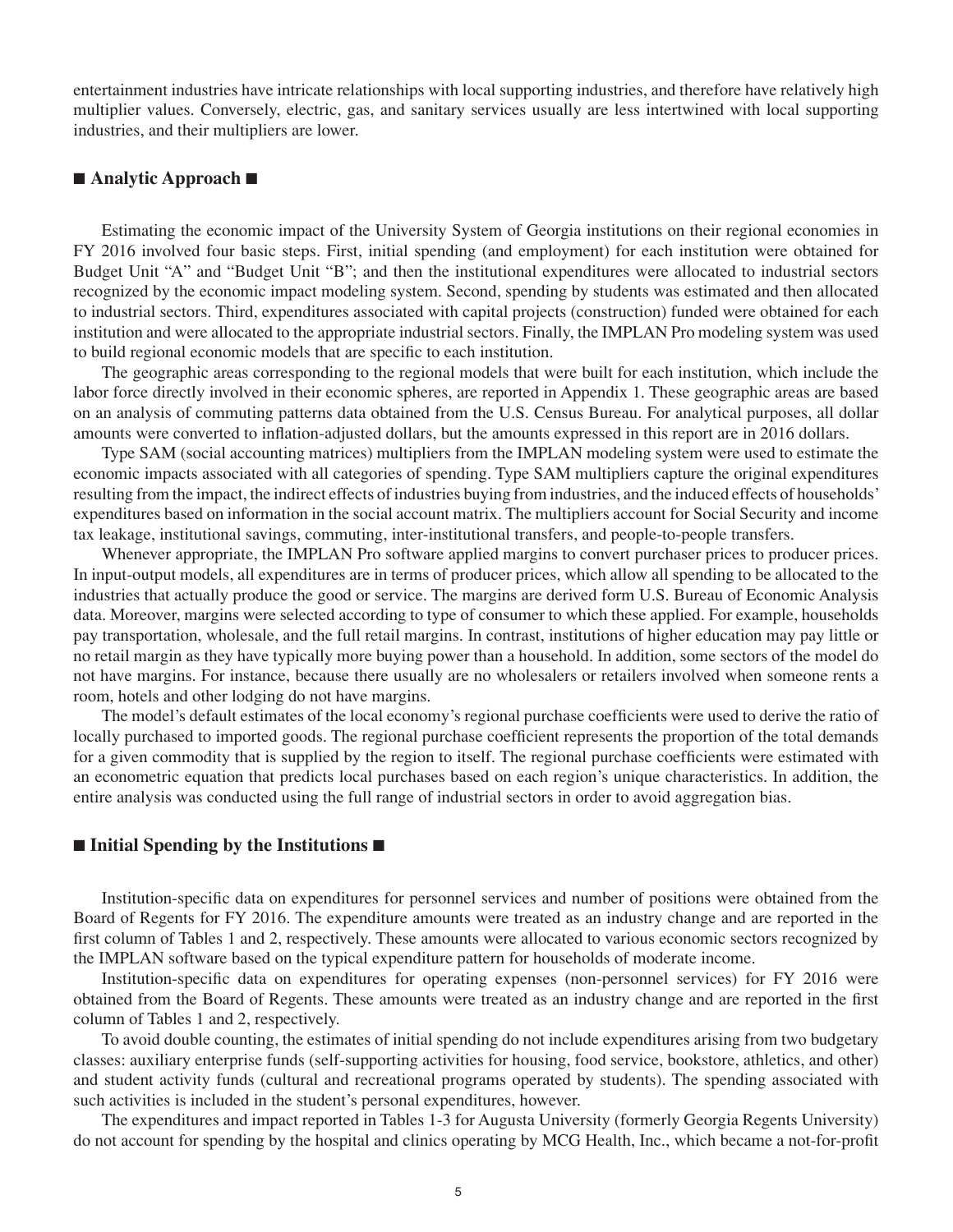corporation in July 2000. Expenditures and impacts for MCG Health, Inc., are reported in Appendix 3, however. Appendix 4 reports the combined impacts of Augusta University and MCG Health, Inc. on the Augusta MSA (including the two out-of-state counties) rather than that portion of the local economy that lies within Georgia (defined in Appendix 1).

Since a detailed analysis of spending patterns at each institution was not practical, budgeted expenditures for operating expenses were allocated to various economic sectors based on a typical expenditure pattern estimated for U.S. colleges that was developed by the IMPLAN modelers.

Institution-specific data on capital projects (construction) also were obtained from the Board of Regents. The expenditures were allocated to the fiscal year of reported funding, regardless of whether or not all of the funds were actually spent during fiscal year 2016. Therefore, the amounts for capital expenditures and their impacts are not included in the economic impacts expressed in Tables 1-3, but they are reported in Appendix 2.

It should be noted that previous editions of this study did not include the impacts of public/private ventures. The FY 2016 capital project impacts therefore are not directly comparable to those for FY 2004 or earlier fiscal years.

#### ■ Students' Personal Expenditures ■

College students spend significant amounts of money in the local economy as a part of their living expenses, so the dollar value of this spending was estimated. Since a detailed survey of students' spending habits at each institution was not practical, typical expenditure levels per student per semester were estimated based on data obtained from several sources: (1) The College Board Annual Survey of Colleges, various annual *Consumer Expenditure Surveys* conducted by the U.S. Bureau of Labor Statistics (BLS); (2) a special BLS study that appeared in the July 2001 issue of the *Monthly Labor Review* that examined the expenditures of college-age students and non-students; and (3) a sample of recent estimated costs of attendance prepared by individual institutions. Although the estimated costs of attendance prepared by the College Board and individual institutions were not detailed enough to be used in the IMPLAN Pro modeling system, they did provide information for a profile of average expenditures for some of the items typically purchased by students.

Although the *Consumer Expenditure Surveys* cover households consisting of one person at various income levels, no recent data are available specifically for college students; therefore, to adapt the data for this study, spending estimates for several categories of goods or services were increased, decreased, or eliminated. For example, compared to a weighted average of lower-income households, students' expenditures for books and for eating out were increased substantially, while students' expenditures for groceries, cash contributions, insurance and pensions, and health care were reduced. Because spending for vacation and travel do not take place locally, these expenditures were eliminated entirely. In addition, expenditures for tuition were eliminated because of possible double counting. Institutions receive payments from students for tuition, which in turn support the institutions' expenditures, which has already been estimated. After adjustment, the average expenditure per student by semester was estimated at \$4,886 for Summer 2015, \$7,326 for Fall 2015, and at \$7,326 for Spring 2016.

The final step in estimating students' personal expenditures was to multiply the number of semesters of student spending by the average spending per semester. For FY 2016, these amounts are reported in the first column of Tables 1 and 2. The number of semesters of students' spending equals each institution's FTE enrollment as reported in the *Semester Enrollment Report* issued by the Board of Regents.

#### **Results**

This section describes the economic benefits that the University System of Georgia's 28 institutions conveyed to their host communities in FY 2016. The estimates represent the economic impact of spending by an institution, its faculty and staff, and its students. Based on the methodology and available data described earlier, the IMPLAN Pro modeling system was used to calculate four indicators of impact—total output, total value-added, total income, and total employment—for each category of initial spending. All dollar amounts are reported in 2016 dollars.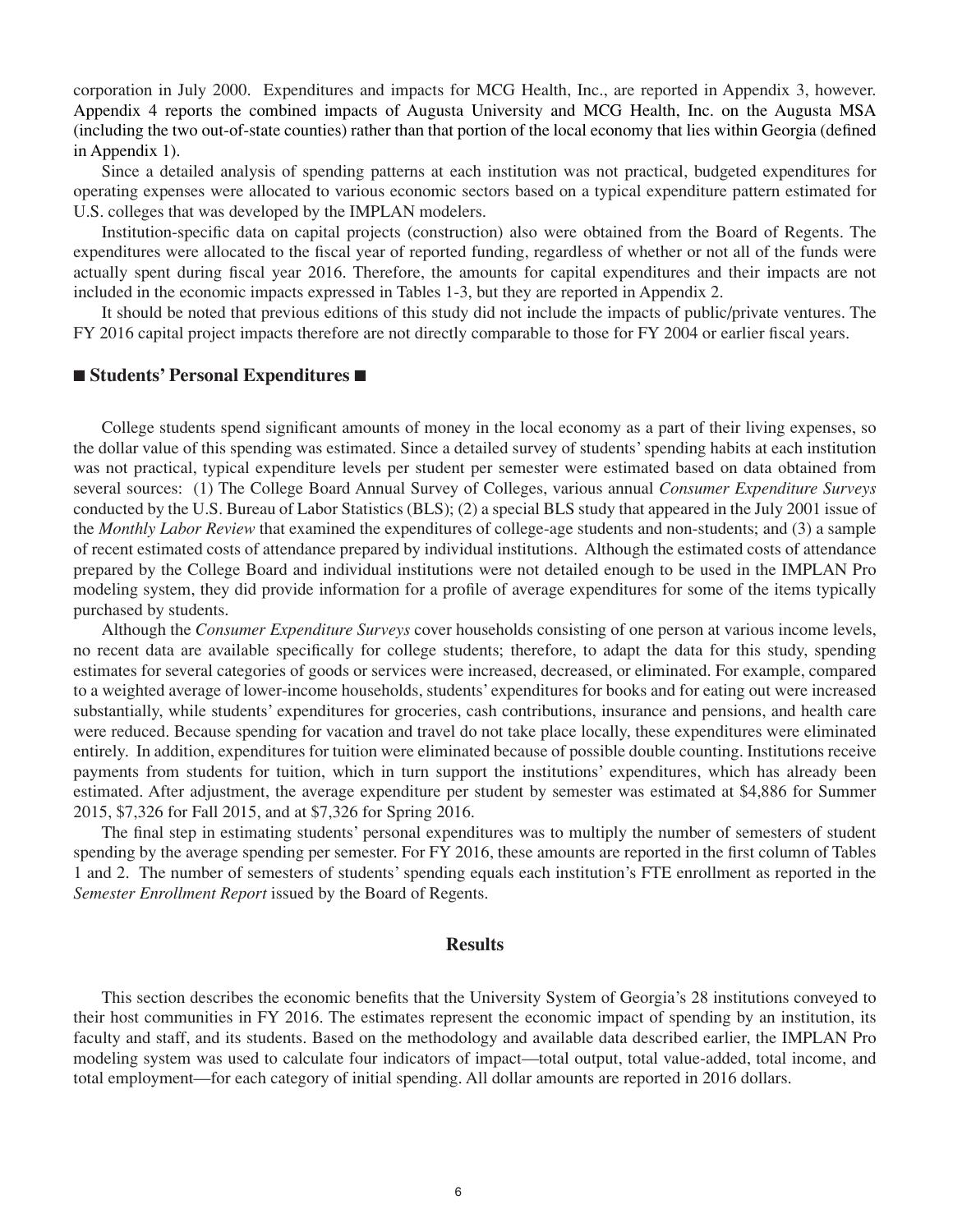#### **Total Initial Spending**

For each institution, total initial spending accruing to the institution's regional economy is the combination of three types of spending—spending by the institution for personnel services, spending by the institution for operating expenses, and spending by that institution's students. Estimates of initial spending for FY 2016 are reported in the first column of Tables 1 and 2. Spending by the institutions for capital projects is reported in Appendix 2.

For FY 2016, total initial spending for all 28 institutions was \$11.1 billion. Spending originating from personnel services accounted for 37 percent (\$4.1 billion) of initial spending, spending due to operating expenses accounted for 24 percent (\$2.6 billion) of initial spending, and students' personal expenditures accounted for 39 percent (\$4.4 billion) of initial spending.

#### **Total Output Impact**

The output impact was calculated for each category of initial spending, based on the impact of the first round of spending and the impacts generated by the re-spending of these amounts—the multiplier effect. Total output impacts are the most inclusive, largest measures of economic impact. Conceptualized as the equivalent of business revenue, sales, or gross receipts, total output is the value of productions by all industries, including households. Output impacts for FY 2016 are reported in the second column of Tables 1 and 2.

Measured in the simplest and broadest possible terms, the total economic impact of the 28 institutions of the University System of Georgia was \$16.8 billion in FY 2016 (Table 1). This amount represents the combined impact of all 28 institutions on their host communities. Of the FY 2016 output impact, \$11.1 billion (66 percent) was initial spending by the institutions and students, while \$5.8 billion (34 percent) was the induced/re-spending impact or multiplier effect (i.e., the difference between output impact and initial spending). The multiplier captures the regional economic repercussions of the flows of re-spending that take place throughout the region until the initial spending has completely leaked to other regions. The average multiplier value for all institutions in FY 2016 was 1.52, obtained by dividing the total output impact (\$16.8 billion) by initial spending (\$11.1 billion). On average, therefore, every dollar of initial spending generated an additional 52 cents for the economy of the region hosting the institution. Thus, for all institutions, the output impact was 1.52 times greater than their initial spending, but the multiplier varies among the individual USG institutions.

It is no surprise that estimates for the various institutions show differing outcomes, given the differences in budgets, staffing, enrollment, and regional economies. Institutions located in the largest metropolitan areas (e.g., Atlanta)—where multipliers are the highest, or institutions have the largest budgets, staffs, and enrollments—had the largest economic impacts. Thus, for the most part, institutions with large initial spending will rank highly on the various indicators of economic impact, including value-added, labor income, and employment impact described in the following subsections.

#### **Total Value-Added Impact**

Because value-added impacts exclude expenditures related to foreign and domestic trade, they provide a much more accurate measure of the actual economic benefits flowing to businesses and households in a region than the more inclusive output impacts. The value-added impacts for FY 2016 are reported in the third column of Tables 1 and 2.

The 28 institutions collectively generated a value-added impact of \$11.3 billion in FY 2016. For all institutions combined, the value-added impact equaled 67 percent of the \$16.8 billion output impact (with domestic and foreign trade comprising the remaining 33 percent of the output impact). The \$11.3 billion value-added impact reported for FY 2016 equals 2.2 percent of Georgia's 2016 gross domestic product.

#### **Labor Income Impact**

Collectively, the 28 University System institutions generated a labor income impact of \$8.2 billion in FY 2016. The labor income received by residents of the communities that host University System institutions represents 72 percent of the value-added impact. Labor income for each institution is reported in the fourth column of Table 2.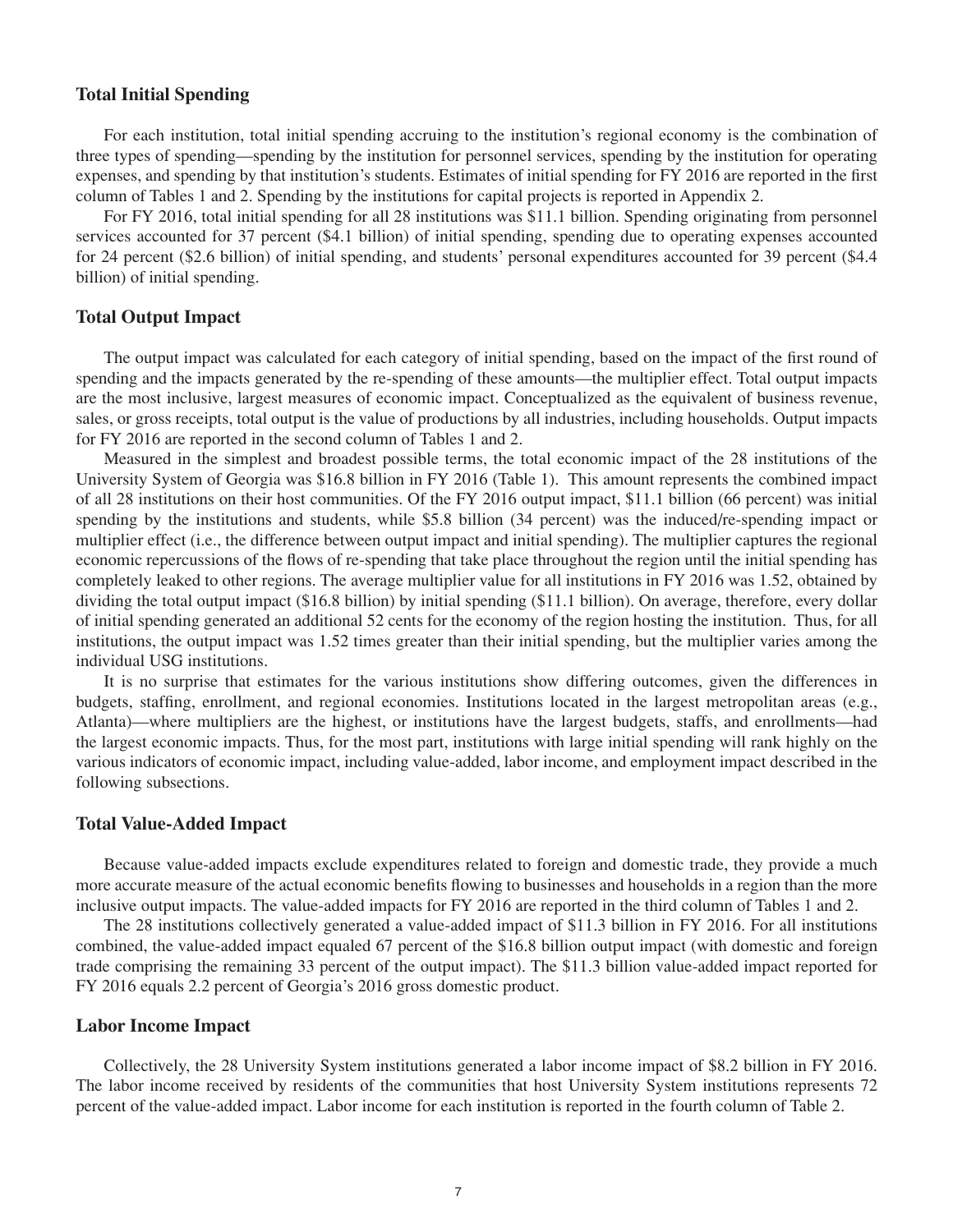#### **Employment Impact**

The economic impact of hosting an institution of the University System of Georgia probably is most easily understood in terms of its effects on employment. Collectively, the 28 institutions generated an employment impact of 157,967 jobs in FY 2016. Approximately 32 percent (50,146) of these positions are on-campus jobs at one of the institutions of the University System of Georgia, and 68 percent (107,821 jobs) are off-campus positions in either the private or public sectors. On average, for each job created on campus there are 2.2 off-campus jobs that exist because of spending related to the University System of Georgia.

The employment impact associated with the University System accounts for 3.6 percent of all the nonfarm jobs held by Georgians, or about one job in 28. For all institutions combined, 14 jobs were generated for each million dollars of initial spending in FY 2016.

Employment impacts in FY 2016 for the individual institutions are reported in the fifth column of Table 2. Table 3 shows a break out (by institution) of on- and off-campus jobs that exist due to institution-related spending.

#### **Limitations and Topics for Future Research**

Because the goal of this study was to estimate the economic impact of all 28 institutions, certain necessary assumptions were designed to work well for the average institution, but may lead to an over- or under-estimate of the economic contribution that a specific institution makes to its host community. For example, detailed surveys of actual spending by students at various institutions could help to refine estimates of initial spending by students.

Due to both resource limitations and data limitations, several important types of short-term college or universityrelated expenditures were not estimated. For instance, studies could be conducted to measure spending by visitors to the institutions and spending by retirees who still live in the host communities. Also, it would be worthwhile to investigate expenditures supported by the non-institutional income of the each institution's employees. Such income may come from an employee's consulting, investments, and other personal business activities. Moreover, other members of an employee's household often supplement their total household income. Employees' household incomes also can be supplemented via inheritances or gifts. At least a portion of income derived from these sources would not come to the community that hosts the institution if that person's job at the college/university did not exist.

Since this study intentionally focused only on the short-term impacts of several types of college- or universityrelated spending, there was no attempt to evaluate the long-term impacts of the University System's institutions on the economic development of the host communities and the state. After all, colleges and universities not only spend money year by year, but also have long-term impacts on the labor force, local business and industry, and local government.

A college or university improves the skills of its graduates, thereby increasing their productivity and their lifetime earnings. Local businesses benefit from easy access to a large pool of part-time and full-time workers. Moreover, companies and agencies that depend on highly specialized skills often cluster around universities. This may be particularly true of high-tech and information-based companies, which despite the recent recession and sub-par recovery, are still expected to account for a disproportionately high share of future economic growth.

Finally, the outreach and service units of the college or university provide valuable services to local businesses and residents. Cultural and educational programs and facilities often are available to the general public and provide intangible benefits to the host community by improving residents' quality of life.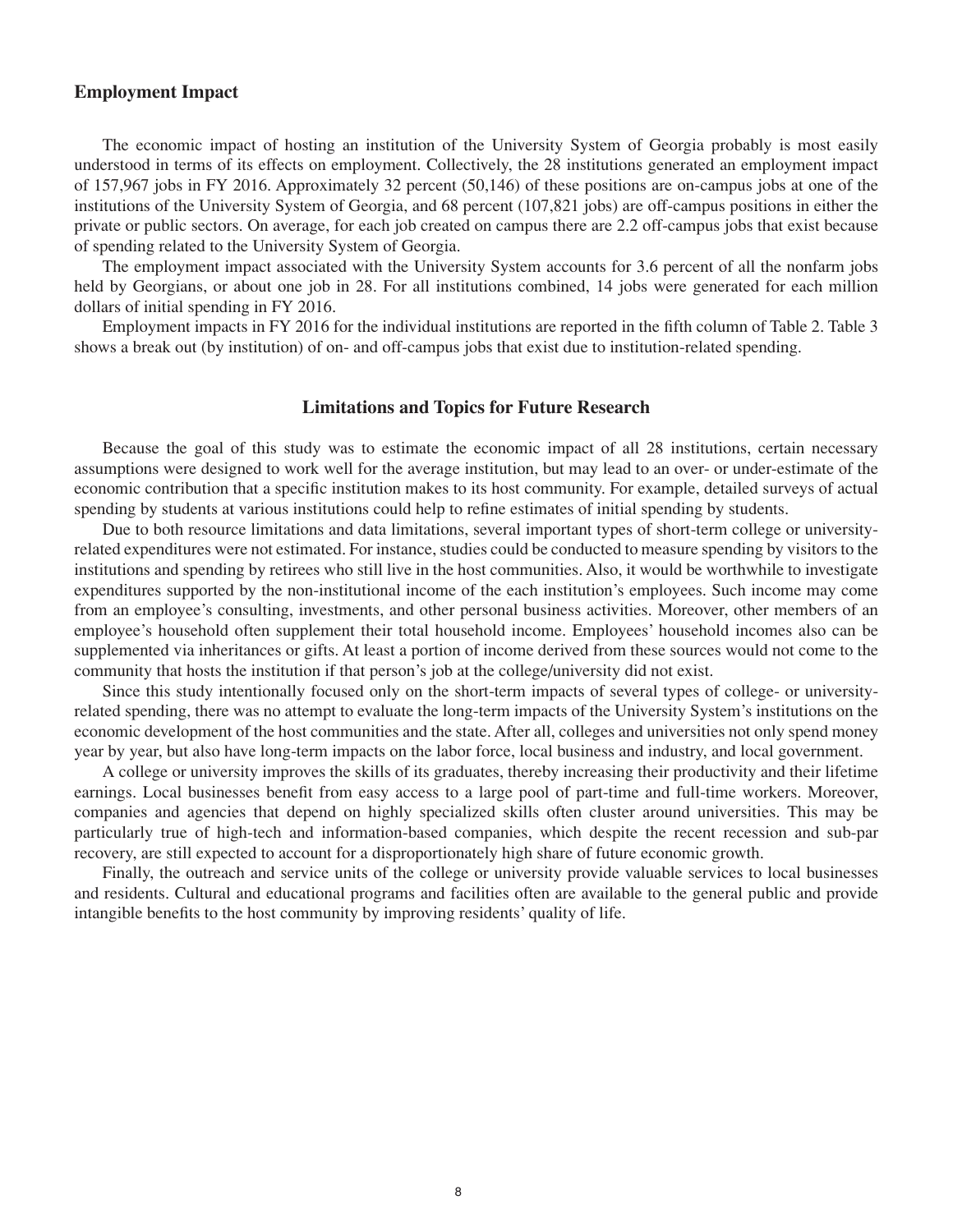#### **Summary**

The fundamental finding of this study is that each of the University System of Georgia's institutions creates substantial economic impacts in terms of output, value added, labor income, and employment. The combined economic impact of the University System's 28 institutions on their host communities in FY 2016 includes:

- $\blacksquare$  \$16.8 billion in output (sales);
- \$11.3 billion in valued added (gross regional product);
- \$8.2 billion in labor income; and
- $\blacksquare$  157,967 full- and part-time jobs.

These economic impacts demonstrate that continued emphasis on higher education as an enduring pillar of the regional economy translates into jobs, higher incomes, and greater production of goods and services for local households and businesses.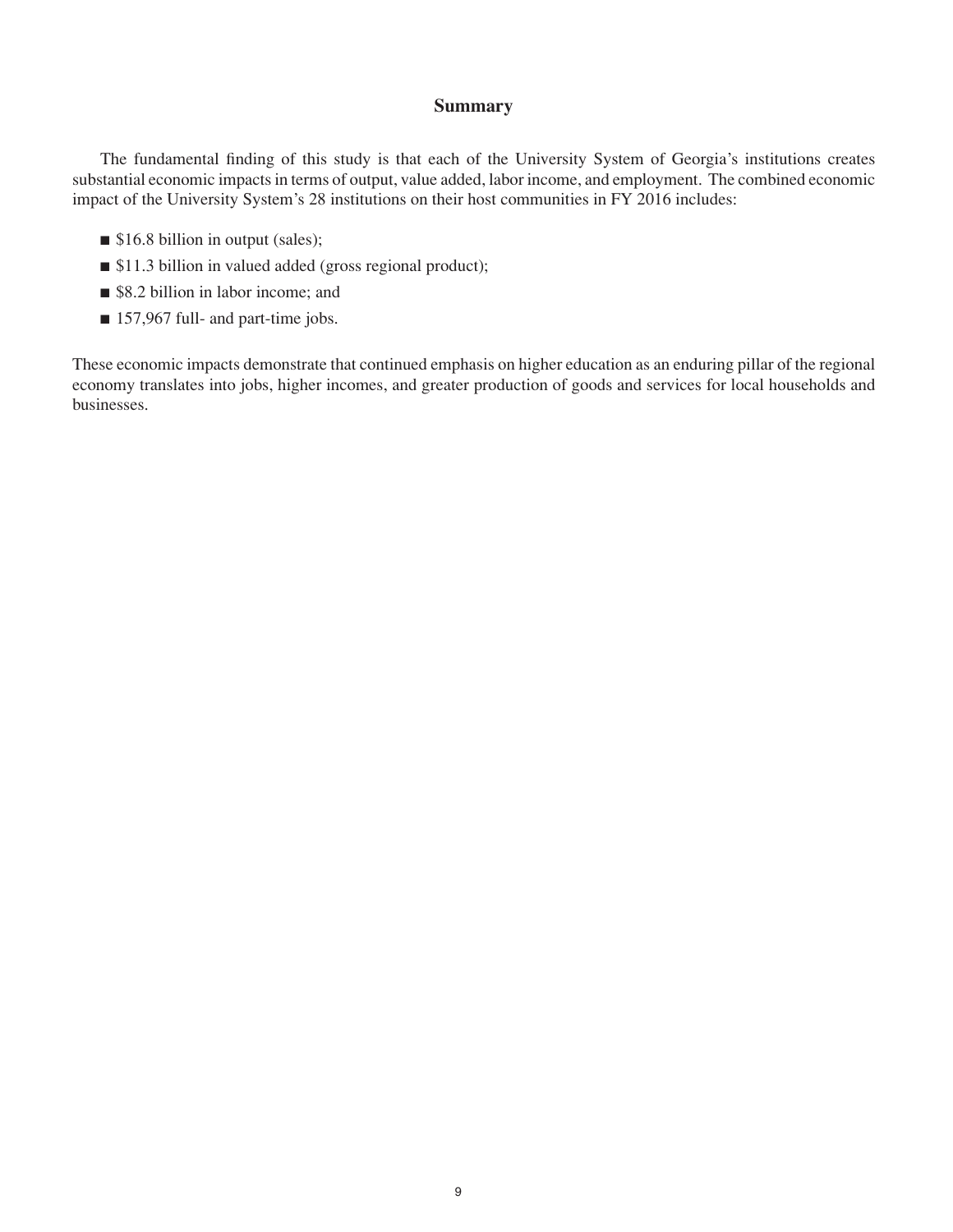# **Figure 1**

# **Schematic Representation of Impact Relationships**

Direct **Expenditures** 

# $+$

Indirect and Induced Impacts (Multiplier Effects)

# $\mathbf{||}$  $\bigvee$

 Total Direct Economic Impact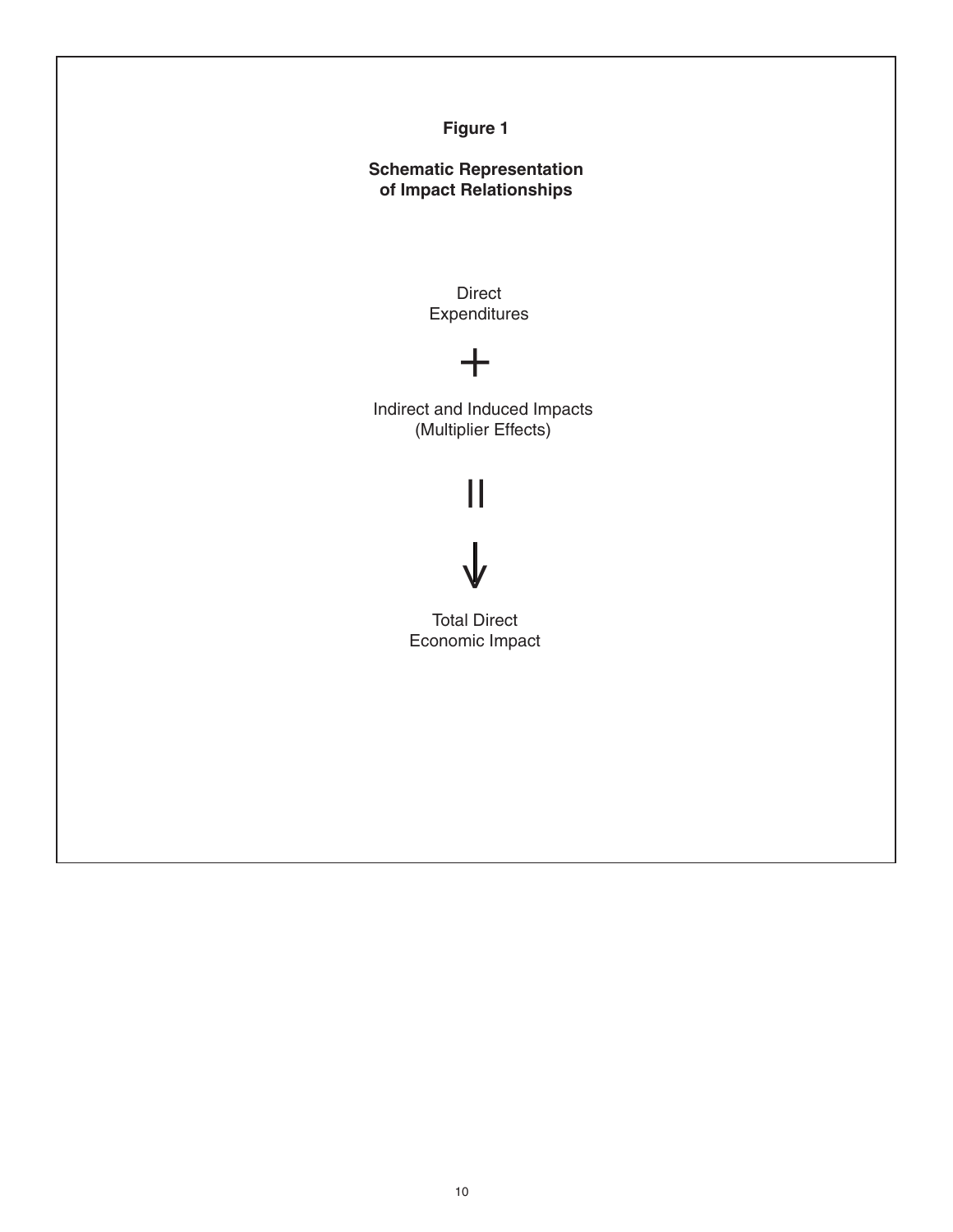# **Figure 2**

## **How Multipliers Capture the Impact of Re-spending Initial Impacts If the Output Multiplier Equals 2.0**



| Initial Direct or Indirect Impact: | \$100 |                           |                 |
|------------------------------------|-------|---------------------------|-----------------|
| First Round of Re-spending:        |       | \$50 re-spent locally,    | \$50 leakage*   |
| Second Round of Re-spending:       |       | \$25 re-spent locally,    | \$25 leakage    |
| Third Round of Re-spending:        |       | \$12.50 re-spent locally; | \$12.50 leakage |
| Fourth Round of Re-spending:       |       | \$6.25 re-spent locally;  | \$6.25 leakage  |
| Fifth Round of Re-spending:        |       | \$3.12 re-spent locally;  | \$3.12 leakage  |
| Sixth Round of Re-spending:        |       | \$1.56 re-spent locally;  | \$1.56 leakage  |
| Seventh Round of Re-spending:      |       | \$.78 re-spent locally;   | \$.78 leakage   |
|                                    |       |                           |                 |
| Total Economic Impact:             | \$200 | Total Leakage:            | \$100           |
|                                    |       |                           |                 |

\*Leakage indicates amounts spent outside area and not re-circulated locally.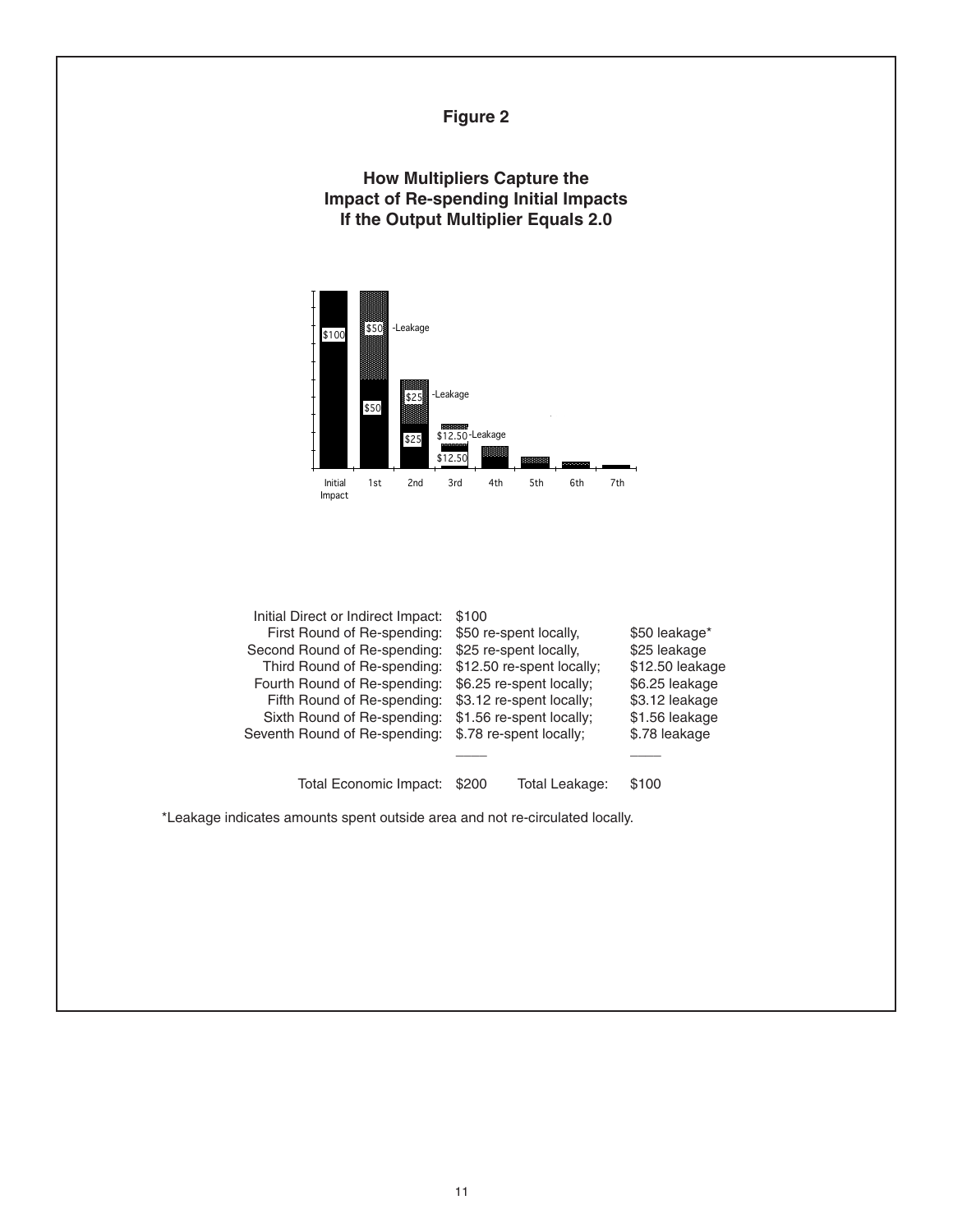#### **Table 1**

#### **Total Economic Impact of All Institutions of the University System of Georgia on their Regional Economies in Fiscal Year 2016**

| Total for<br>All Institutions<br>in 2016 | Initial<br>Spending<br>(current dollars) | Output<br>Impact<br>(current dollars) | Value Added<br>Impact<br>(current dollars) | Labor Income<br>Impact<br>(current dollars) | Employment<br>Impact<br>(iobs) |
|------------------------------------------|------------------------------------------|---------------------------------------|--------------------------------------------|---------------------------------------------|--------------------------------|
| System total                             | 11,086,063,517                           | 16,836,998,979                        | 11,339,988,151                             | 8,173,657,021                               | 157.967                        |
| Personnel services                       | 4.117.318.911                            | 7,785,806,613                         | 6,228,978,859                              | 5,318,987,805                               | 78.917                         |
| Operating expenses                       | 2,608,237,625                            | 3,054,407,126                         | 1,646,994,715                              | 986,448,423                                 | 21,048                         |
| Student spending                         | 4,360,506,981                            | 5,996,785,240                         | 3.464.014.577                              | 1.868.220.794                               | 58,003                         |

#### Notes:

The impacts of spending on Output, Value Added, Labor Income, and Employment were estimated using the IMPLAN Professional System and production functions provided by IMPLAN Group, LLC.

Initial spending for personal services and operating expenses were obtained from the Board of Regents of the University System of Georgia. The author estimated initial spending by students.

Output refers to the value of total production, including domestic and foreign trade. Value added includes employee compensation, proprietary income, other property income, and indirect business taxes. Labor income includes both the total payroll costs (including fringe benefits) of workers who are paid by employers and payments received by self-employed individuals. Employment includes both full-time and part-time jobs.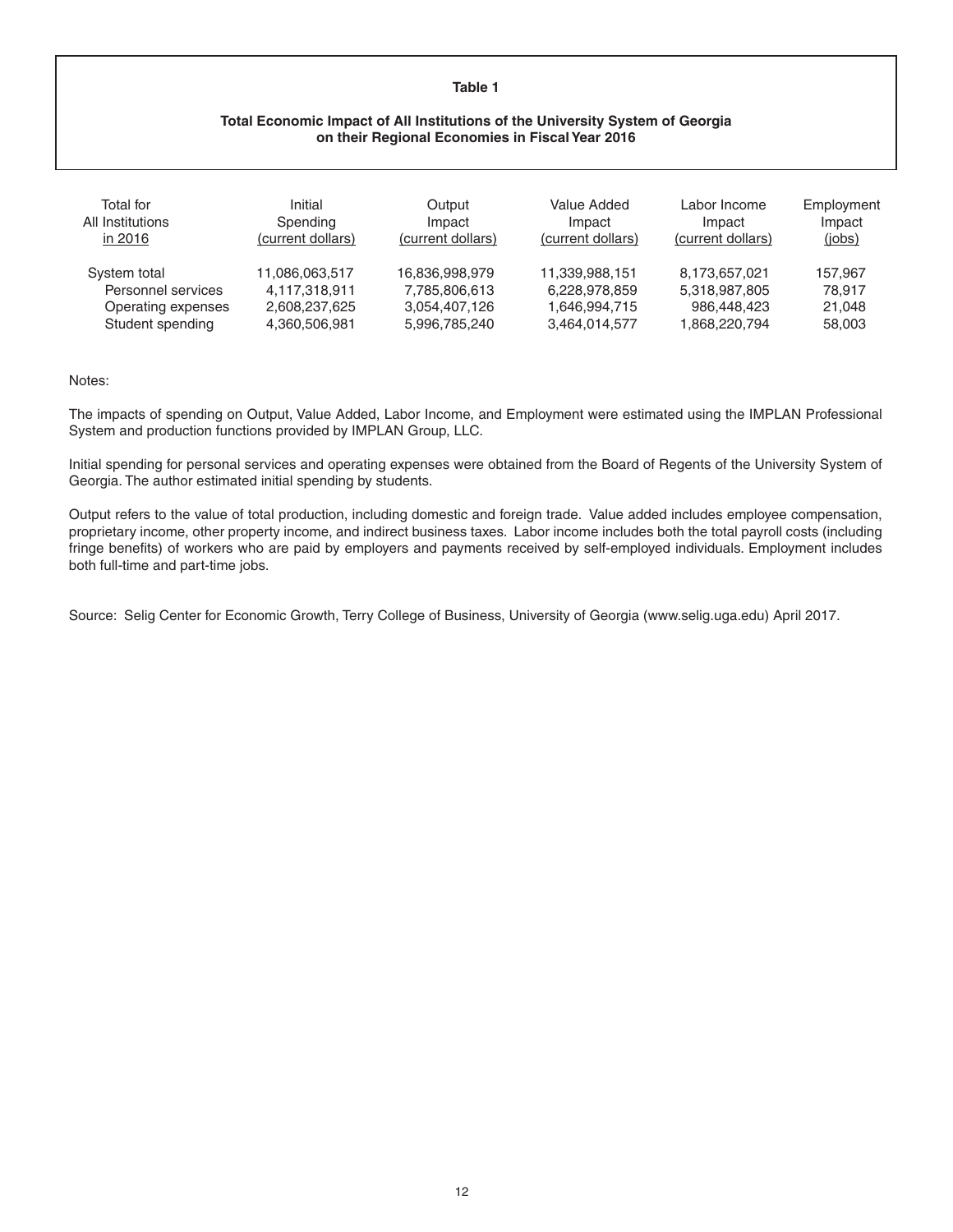#### **Table 2**

#### **Total Economic Impact of University System of Georgia Institutions on their Regional Economies in Fiscal Year 2016**

| Institution                       | Initial<br>Spending<br>(current dollars) | Output<br>Impact<br>(current dollars) | Value Added<br>Impact<br>(current dollars) | Labor Income<br>Impact<br>(current dollars) | Employment<br>Impact<br>(jobs) |
|-----------------------------------|------------------------------------------|---------------------------------------|--------------------------------------------|---------------------------------------------|--------------------------------|
| <b>Research Universities</b>      |                                          |                                       |                                            |                                             |                                |
| Augusta University                | 930,068,992                              | 1,403,878,791                         | 1,009,320,787                              | 786,617,324                                 | 12,794                         |
| <b>Personnel Services</b>         | 531,969,954                              | 954,657,309                           | 768,645,110                                | 658,071,175                                 | 9,006                          |
| <b>Operating Expenses</b>         | 275,070,665                              | 291,440,357                           | 152,809,813                                | 85,076,485                                  | 2,138                          |
| <b>Student Spending</b>           | 123,028,373                              | 157,781,125                           | 87,865,864                                 | 43,469,665                                  | 1,650                          |
| Georgia Institute of Technology   | 1,800,743,086                            | 3,051,550,474                         | 2,140,514,675                              | 1,635,715,819                               | 24,213                         |
| <b>Personnel Services</b>         | 877,850,329                              | 1,763,658,843                         | 1,398,722,837                              | 1,188,303,694                               | 14,733                         |
| <b>Operating Expenses</b>         | 572,188,840                              | 751,533,111                           | 421,011,351                                | 262,390,136                                 | 4,814                          |
| <b>Student Spending</b>           | 350,703,917                              | 536,358,521                           | 320,780,487                                | 185,021,989                                 | 4,666                          |
| Georgia State University          | 1,548,309,416                            | 2,539,854,071                         | 1,702,072,066                              | 1,214,912,472                               | 21,277                         |
| <b>Personnel Services</b>         | 510,010,657                              | 1,024,644,869                         | 812,625,509                                | 690,376,866                                 | 9,108                          |
| <b>Operating Expenses</b>         | 336,896,785                              | 442,492,143                           | 247,885,574                                | 154,491,623                                 | 2,838                          |
| <b>Student Spending</b>           | 701,401,974                              | 1,072,717,058                         | 641,560,984                                | 370,043,983                                 | 9,332                          |
| University of Georgia             | 1,807,145,036                            | 2,709,578,898                         | 1,881,545,933                              | 1,404,218,485                               | 25,215                         |
| <b>Personnel Services</b>         | 792,254,034                              | 1,455,966,486                         | 1,174,744,259                              | 1,007,707,336                               | 14,614                         |
| <b>Operating Expenses</b>         | 476,563,895                              | 539,895,221                           | 288,351,992                                | 168,584,448                                 | 3,753                          |
| <b>Student Spending</b>           | 538,327,107                              | 713,717,191                           | 418,449,683                                | 227,926,701                                 | 6,849                          |
| <b>Comprehensive Universities</b> |                                          |                                       |                                            |                                             |                                |
| Georgia Southern University       | 569,400,195                              | 719,699,581                           | 452,222,785                                | 305,088,961                                 | 8,641                          |
| <b>Personnel Services</b>         | 176,273,641                              | 298,573,948                           | 241,150,803                                | 207,568,404                                 | 3,797                          |
| <b>Operating Expenses</b>         | 98,729,536                               | 77,526,927                            | 33,700,871                                 | 18,845,998                                  | 707                            |
| <b>Student Spending</b>           | 294,397,018                              | 343,598,706                           | 177,371,111                                | 78,674,559                                  | 4,137                          |
| Kennesaw State University         | 862,415,345                              | 1,408,554,010                         | 934,146,462                                | 653,662,765                                 | 12,933                         |
| <b>Personnel Services</b>         | 252,743,628                              | 507,778,500                           | 402,709,057                                | 342,126,867                                 | 5,541                          |
| <b>Operating Expenses</b>         | 146,578,243                              | 192,520,988                           | 107,850,897                                | 67,216,744                                  | 1,230                          |
| <b>Student Spending</b>           | 463,093,474                              | 708,254,522                           | 423,586,508                                | 244,319,154                                 | 6,162                          |
| University of West Georgia        | 348,159,955                              | 564,267,764                           | 372,595,890                                | 260,329,227                                 | 5,336                          |
| <b>Personnel Services</b>         | 98.822.908                               | 198,541,707                           | 157,459,486                                | 133,771,812                                 | 2,373                          |
| <b>Operating Expenses</b>         | 72,255,384                               | 94,902,759                            | 53,164,838                                 | 33,134,334                                  | 608                            |
| <b>Student Spending</b>           | 177,081,663                              | 270,823,298                           | 161,971,566                                | 93,423,081                                  | 2,356                          |
| Valdosta State University         | 298,787,437                              | 398,463,399                           | 255,333,885                                | 170,594,577                                 | 4,672                          |
| <b>Personnel Services</b>         | 90,227,766                               | 155,251,909                           | 126,147,909                                | 108,287,247                                 | 2,065                          |
| <b>Operating Expenses</b>         | 52,065,183                               | 51,512,011                            | 25,815,914                                 | 13,941,555                                  | 415                            |
| <b>Student Spending</b>           | 156,494,488                              | 191,699,479                           | 103,370,061                                | 48,365,775                                  | 2,192                          |

(continued)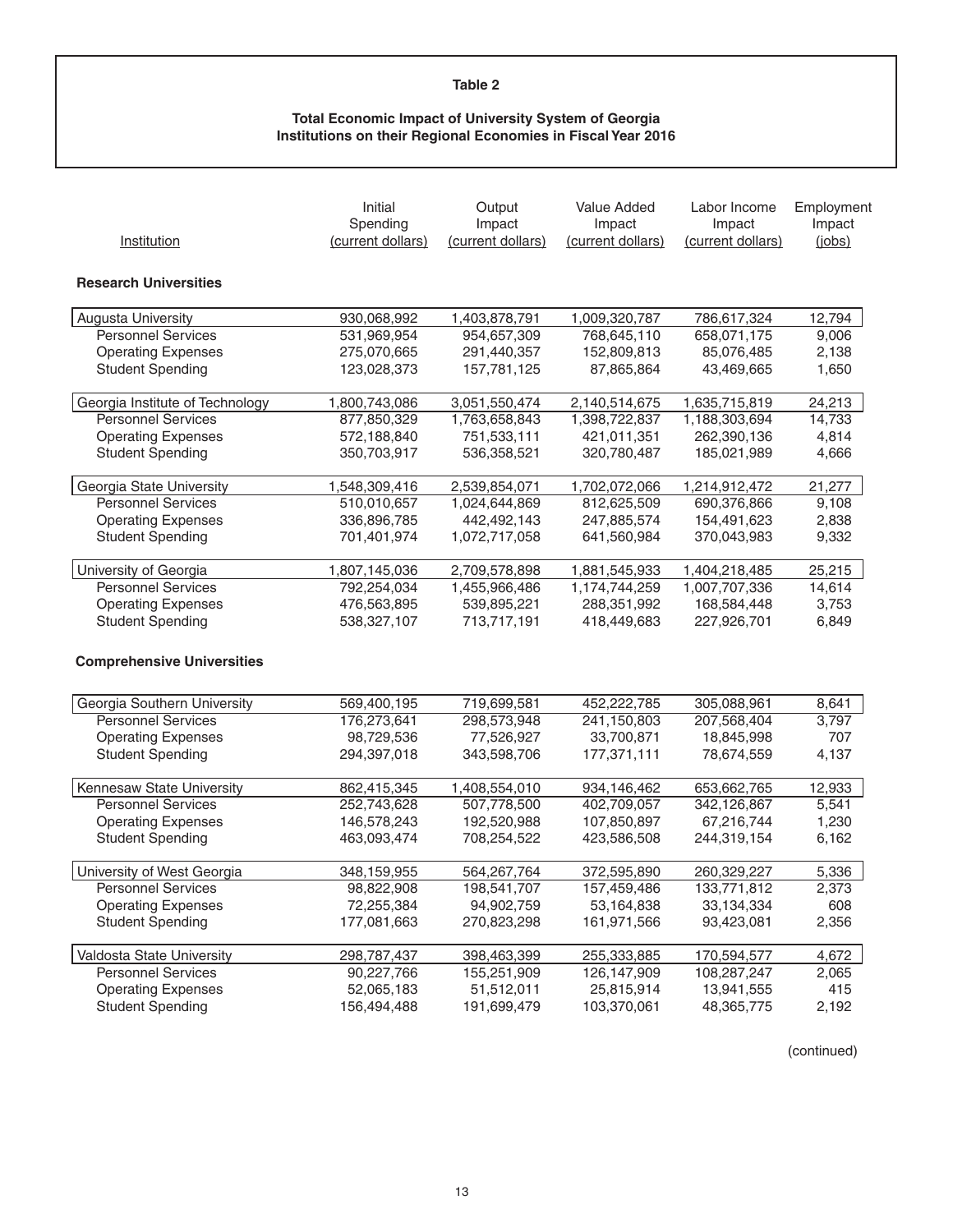# **Table 2 (continued)**

#### **Total Economic Impact of University System of Georgia Institutions on their Regional Economies in Fiscal Year 2016**

| Institution                           | Initial<br>Spending<br>(current dollars) | Output<br>Impact<br>(current dollars) | Value Added<br>Impact<br>(current dollars) | Labor Income<br>Impact<br>(current dollars) | Employment<br>Impact<br>(iobs) |
|---------------------------------------|------------------------------------------|---------------------------------------|--------------------------------------------|---------------------------------------------|--------------------------------|
| <b>State Universities</b>             |                                          |                                       |                                            |                                             |                                |
|                                       |                                          |                                       |                                            |                                             |                                |
| Albany State University               | 217,815,302                              | 289,969,693                           | 181,761,716                                | 121,028,050                                 | 3,256                          |
| <b>Personnel Services</b>             | 61,313,341                               | 107,395,878                           | 86,490,653                                 | 74,384,522                                  | 1,282                          |
| <b>Operating Expenses</b>             | 41,319,719                               | 41,880,486                            | 20,523,641                                 | 11,850,713                                  | 331                            |
| <b>Student Spending</b>               | 115, 182, 242                            | 140,693,329                           | 74,747,422                                 | 34,792,815                                  | 1,643                          |
| Armstrong State University            | 186,536,405                              | 252,124,574                           | 164,574,815                                | 111,661,464                                 | 2,673                          |
| <b>Personnel Services</b>             | 52,065,701                               | 93,564,810                            | 75,410,229                                 | 64,677,729                                  | 1,213                          |
| <b>Operating Expenses</b>             | 38,050,773                               | 38,593,265                            | 19,780,687                                 | 11,287,559                                  | 292                            |
| <b>Student Spending</b>               | 96,419,931                               | 119,966,500                           | 69,383,899                                 | 35,696,176                                  | 1,168                          |
| <b>Clayton State University</b>       | 169,079,880                              | 275,936,943                           | 183,066,026                                | 128,327,710                                 | 2,607                          |
| <b>Personnel Services</b>             | 49,913,190                               | 100,278,872                           | 79,529,183                                 | 67,565,081                                  | 1,174                          |
| <b>Operating Expenses</b>             | 30,544,014                               | 40,117,577                            | 22,474,002                                 | 14,006,643                                  | 254                            |
| <b>Student Spending</b>               | 88,622,676                               | 135,540,494                           | 81,062,841                                 | 46,755,986                                  | 1,179                          |
| Columbus State University             | 225,110,517                              | 295,029,169                           | 189,919,857                                | 128,848,682                                 | 3,220                          |
| <b>Personnel Services</b>             | 64,992,202                               | 114,479,414                           | 92,439,235                                 | 79,775,009                                  | 1,368                          |
| <b>Operating Expenses</b>             | 47,278,708                               | 47,419,324                            | 23,947,075                                 | 13,471,304                                  | 361                            |
| <b>Student Spending</b>               | 112,839,607                              | 133,130,431                           | 73,533,546                                 | 35,602,370                                  | 1,491                          |
| Fort Valley State University          | 112,330,482                              | 150,530,804                           | 97,895,242                                 | 68,563,361                                  | 1,549                          |
| <b>Personnel Services</b>             | 36,301,066                               | 65,092,630                            | 52,181,742                                 | 44,802,912                                  | 768                            |
| <b>Operating Expenses</b>             | 37,976,930                               | 39,385,058                            | 19,767,406                                 | 10,772,613                                  | 300                            |
| <b>Student Spending</b>               | 38,052,486                               | 46,053,116                            | 25,946,093                                 | 12,987,836                                  | 481                            |
| Georgia College & State University    | 207,333,366                              | 266,350,202                           | 171,064,290                                | 115,373,640                                 | 3,086                          |
| <b>Personnel Services</b>             | 70,945,613                               | 118,371,019                           | 96,512,277                                 | 83,072,683                                  | 1,330                          |
| <b>Operating Expenses</b>             | 34,216,895                               | 30,702,025                            | 14,629,894                                 | 7,459,154                                   | 269                            |
| <b>Student Spending</b>               | 102,170,858                              | 117,277,158                           | 59,922,118                                 | 24,841,804                                  | 1,487                          |
| Georgia Southwestern State University | 72,757,064                               | 88,734,278                            | 55,714,861                                 | 37,700,299                                  | 1,056                          |
| <b>Personnel Services</b>             | 21,985,804                               | 36,653,598                            | 29,807,734                                 | 25,799,006                                  | 416                            |
| <b>Operating Expenses</b>             | 13,367,535                               | 10,775,043                            | 4,873,614                                  | 2,830,174                                   | 108                            |
| <b>Student Spending</b>               | 37,403,725                               | 41,305,637                            | 21,033,513                                 | 9,071,120                                   | 532                            |
| Middle Georgia State University       | 184,650,279                              | 250,194,190                           | 159,301,273                                | 105,329,608                                 | 2,741                          |
| <b>Personnel Services</b>             | 49,659,895                               | 89,454,157                            | 71,484,490                                 | 61,150,475                                  | 1,148                          |
| <b>Operating Expenses</b>             | 34,905,447                               | 36,752,033                            | 18,442,396                                 | 9,904,489                                   | 285                            |
| <b>Student Spending</b>               | 100,084,937                              | 123,988,001                           | 69,374,387                                 | 34,274,644                                  | 1,308                          |
| Savannah State University             | 142,832,200                              | 192,429,182                           | 125,799,306                                | 86,215,347                                  | 1,998                          |
| <b>Personnel Services</b>             | 41,183,739                               | 74,009,351                            | 59,649,158                                 | 51,159,798                                  | 922                            |
| <b>Operating Expenses</b>             | 35,041,103                               | 35,540,681                            | 18,216,110                                 | 10,394,758                                  | 269                            |
| <b>Student Spending</b>               | 66,607,358                               | 82,879,150                            | 47,934,037                                 | 24,660,792                                  | 807                            |
| University of North Georgia           | 402,891,554                              | 577,091,710                           | 378,214,682                                | 257,724,831                                 | 5,629                          |
| <b>Personnel Services</b>             | 106,589,984                              | 196,877,278                           | 158,563,536                                | 136,008,523                                 | 2,211                          |
| <b>Operating Expenses</b>             | 64,165,962                               | 72,898,170                            | 39,253,928                                 | 23,266,987                                  | 492                            |
| <b>Student Spending</b>               | 232,135,608                              | 307,316,262                           | 180,397,218                                | 98,449,321                                  | 2,925                          |

(continued)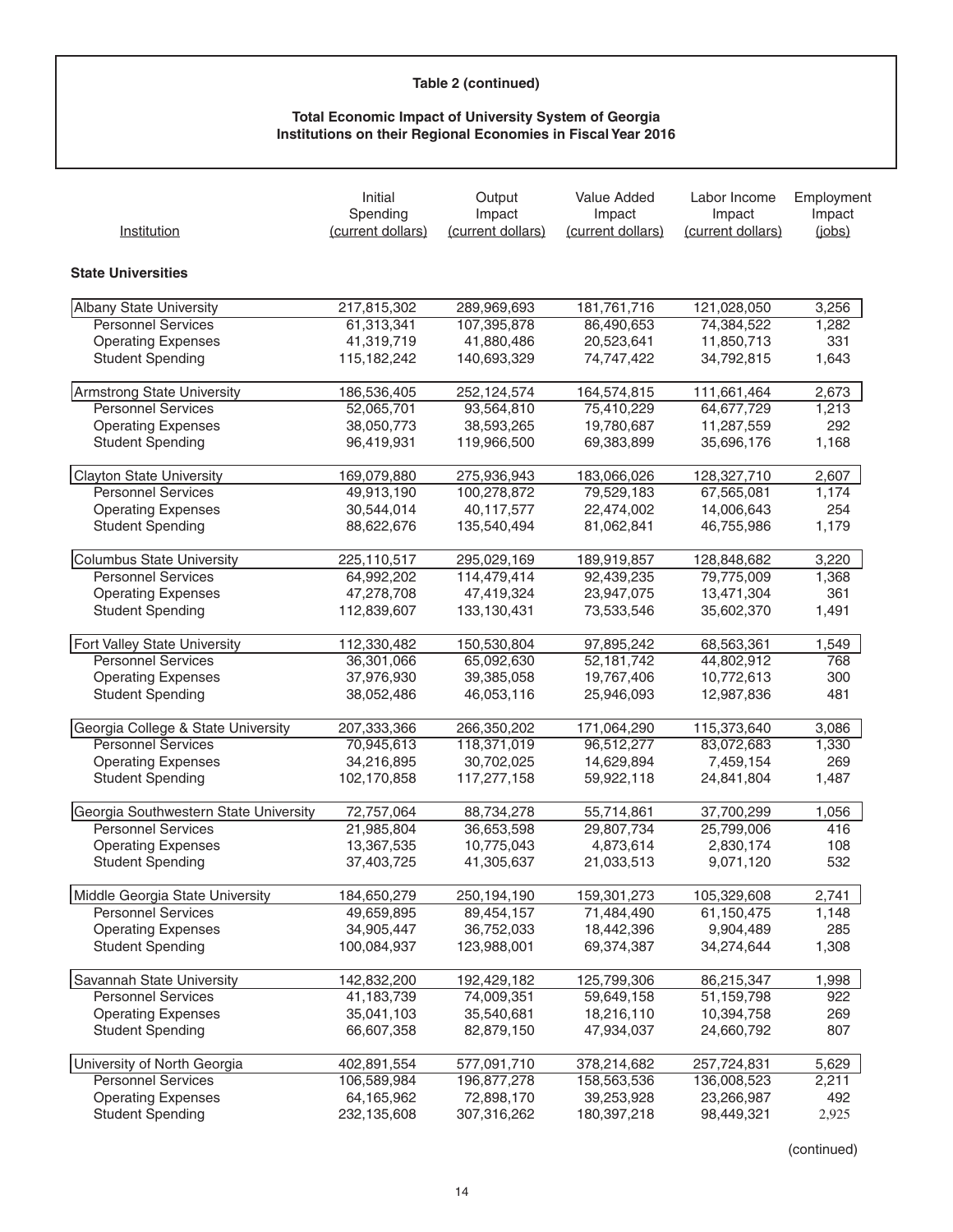# **Table 2 (continued)**

#### **Total Economic Impact of University System of Georgia Institutions on their Regional Economies in Fiscal Year 2016**

| Institution                          | Initial<br>Spending<br>(current dollars) | Output<br>Impact<br>(current dollars) | Value Added<br>Impact<br>(current dollars) | Labor Income<br>Impact<br>(current dollars) | Employment<br>Impact<br>(iobs) |
|--------------------------------------|------------------------------------------|---------------------------------------|--------------------------------------------|---------------------------------------------|--------------------------------|
| <b>State Colleges</b>                |                                          |                                       |                                            |                                             |                                |
| Abraham Baldwin Agricultural College | 81,199,395                               | 98,100,111                            | 59,444,050                                 | 38,249,544                                  | 1,116                          |
| <b>Personnel Services</b>            | 19,182,709                               | 32,462,679                            | 26,320,572                                 | 22,657,501                                  | 350                            |
| <b>Operating Expenses</b>            | 17,547,275                               | 14,632,271                            | 6,505,678                                  | 3,731,380                                   | 131                            |
| <b>Student Spending</b>              | 44,469,411                               | 51,005,161                            | 26,617,799                                 | 11,860,663                                  | 636                            |
| Atlanta Metropolitan State College   | 70,666,362                               | 112,404,800                           | 72,869,367                                 | 49,778,250                                  | 1,017                          |
| <b>Personnel Services</b>            | 16,517,768                               | 33,185,281                            | 26,318,587                                 | 22,359,308                                  | 380                            |
| <b>Operating Expenses</b>            | 16,649,902                               | 21,868,568                            | 12,250,839                                 | 7,635,186                                   | 138                            |
| <b>Student Spending</b>              | 37,498,692                               | 57,350,950                            | 34,299,941                                 | 19,783,757                                  | 499                            |
| Bainbridge State College             | 51,756,514                               | 59,967,125                            | 36,589,126                                 | 23,739,472                                  | 711                            |
| <b>Personnel Services</b>            | 11,694,183                               | 19,325,134                            | 15,731,307                                 | 13,687,044                                  | 259                            |
| <b>Operating Expenses</b>            | 12,006,508                               | 10,335,714                            | 4,991,802                                  | 2,819,985                                   | 92                             |
| <b>Student Spending</b>              | 28,055,823                               | 30,306,278                            | 15,866,017                                 | 7,232,443                                   | 359                            |
| College of Coastal Georgia           | 72,740,618                               | 95,730,920                            | 60,606,130                                 | 38,710,405                                  | 1,068                          |
| <b>Personnel Services</b>            | 19,567,167                               | 33,558,238                            | 27,291,846                                 | 23,303,811                                  | 444                            |
| <b>Operating Expenses</b>            | 12,774,520                               | 12,767,492                            | 6,463,084                                  | 3,332,385                                   | 92                             |
| <b>Student Spending</b>              | 40,398,931                               | 49,405,191                            | 26,851,200                                 | 12,074,210                                  | 532                            |
| Dalton State College                 | 112,147,544                              | 136,550,655                           | 84,987,356                                 | 54,928,064                                  | 1,526                          |
| Personnel Services                   | 25,458,143                               | 43,845,334                            | 35,557,143                                 | 30,598,623                                  | 548                            |
| <b>Operating Expenses</b>            | 22,354,948                               | 18,538,621                            | 9,191,173                                  | 5,696,860                                   | 154                            |
| <b>Student Spending</b>              | 64,334,453                               | 74,166,700                            | 40,239,041                                 | 18,632,582                                  | 824                            |
| East Georgia State College           | 64,773,992                               | 80,140,200                            | 47,078,850                                 | 28,608,005                                  | 991                            |
| <b>Personnel Services</b>            | 12,849,058                               | 21,970,591                            | 17,677,097                                 | 15,208,629                                  | 333                            |
| <b>Operating Expenses</b>            | 12,244,136                               | 11,153,261                            | 5,242,950                                  | 2,711,186                                   | 92                             |
| <b>Student Spending</b>              | 39,680,798                               | 47,016,349                            | 24,158,803                                 | 10,688,190                                  | 566                            |
| Georgia Gwinnett College             | 280,136,153                              | 451,700,058                           | 295,749,827                                | 203,640,440                                 | 4,597                          |
| <b>Personnel Services</b>            | 71,958,447                               | 144,569,238                           | 114,654,994                                | 97,406,684                                  | 2,081                          |
| <b>Operating Expenses</b>            | 52,098,559                               | 68,428,081                            | 38,333,643                                 | 23,890,969                                  | 438                            |
| <b>Student Spending</b>              | 156,079,147                              | 238,702,739                           | 142,761,190                                | 82,342,787                                  | 2,077                          |
| Georgia Highlands College            | 113,551,024                              | 149,423,968                           | 91,583,633                                 | 55,287,875                                  | 1,814                          |
| <b>Personnel Services</b>            | 23,054,887                               | 41,274,341                            | 33,064,519                                 | 28,109,693                                  | 707                            |
| <b>Operating Expenses</b>            | 20,237,354                               | 20,832,379                            | 10,557,293                                 | 5,467,890                                   | 154                            |
| <b>Student Spending</b>              | 70,258,783                               | 87,317,248                            | 47,961,821                                 | 21,710,292                                  | 953                            |

(continued)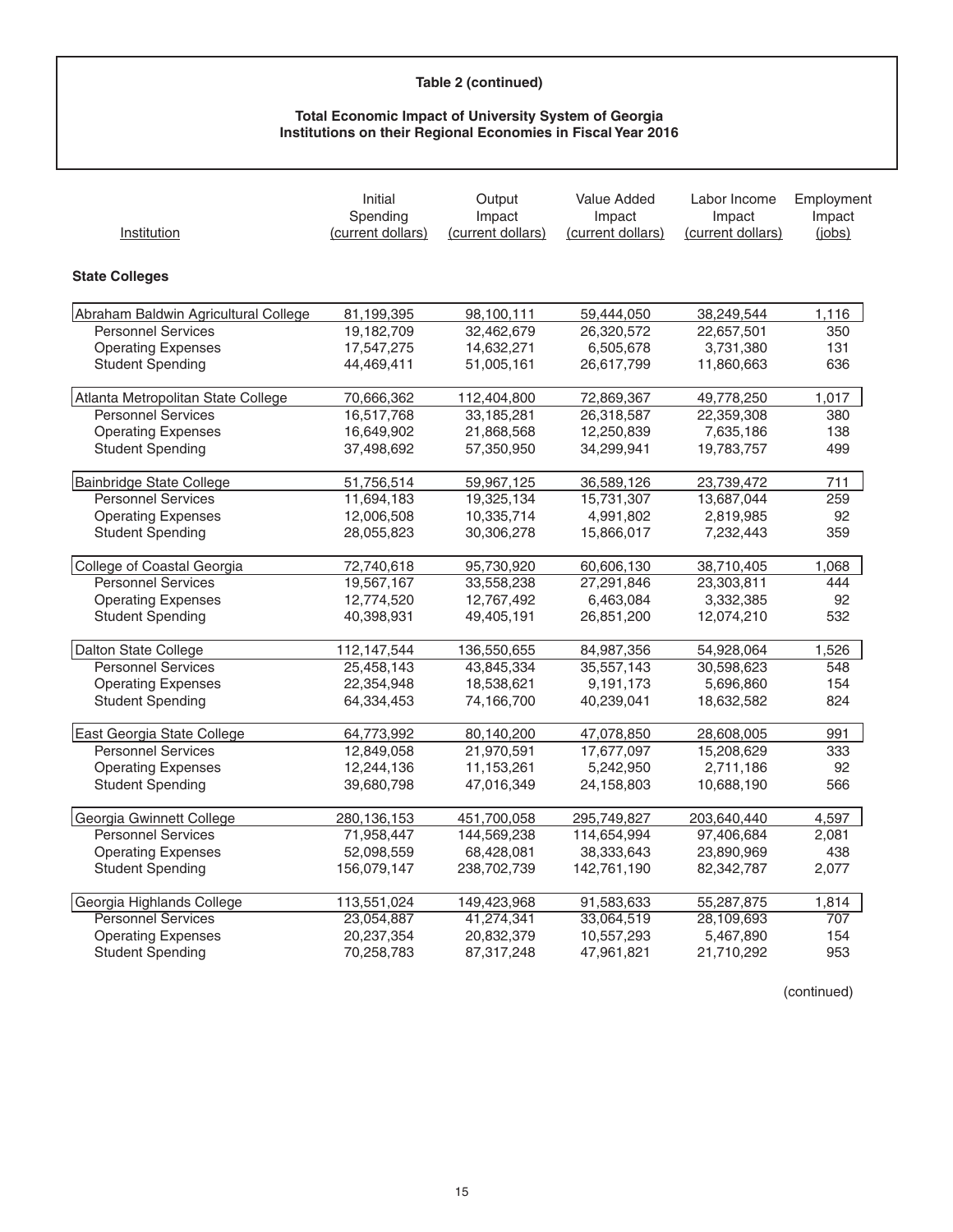#### **Table 2 (continued)**

#### **Total Economic Impact of University System of Georgia Institutions on their Regional Economies in Fiscal Year 2016**

| Institution                 | Initial<br>Spending<br>(current dollars) | Output<br>Impact<br>(current dollars) | Value Added<br>Impact<br>(current dollars) | Labor Income<br>Impact<br>(current dollars) | Employment<br>Impact<br>(jobs) |
|-----------------------------|------------------------------------------|---------------------------------------|--------------------------------------------|---------------------------------------------|--------------------------------|
| Gordon State College        | 90,639,114                               | 143.635.618                           | 92.513.429                                 | 62.467.659                                  | 1,317                          |
| <b>Personnel Services</b>   | 19,391,442                               | 38,958,676                            | 30,897,353                                 | 26,249,260                                  | 464                            |
| <b>Operating Expenses</b>   | 19.867.956                               | 26.095.277                            | 14.618.659                                 | 9.110.904                                   | 169                            |
| <b>Student Spending</b>     | 51,379,716                               | 78.581.665                            | 46.997.417                                 | 27.107.495                                  | 684                            |
| South Georgia State College | 62,086,290                               | 75,107,790                            | 43,501,832                                 | 26,334,682                                  | 914                            |
| <b>Personnel Services</b>   | 12.541.655                               | 21.406.525                            | 17.192.232                                 | 14.798.116                                  | 283                            |
| <b>Operating Expenses</b>   | 15,240,850                               | 13,868,284                            | 6,339,590                                  | 3,125,962                                   | 123                            |
| <b>Student Spending</b>     | 34.303.785                               | 39.832.981                            | 19.970.010                                 | 8.410.604                                   | 508                            |

#### Notes:

The impacts of spending on Output, Value Added, Labor Income, and Employment were estimated using the IMPLAN Professional System and production functions provided by IMPLAN Group, LLC.

Initial spending for personal services and operating expenses were obtained from the Board of Regents of the University System of Georgia. The author estimated initial spending by students.

Output refers to the value of total production, including domestic and foreign trade. Value added includes employee compensation, proprietary income, other property income, and indirect business taxes. Labor income includes both the total payroll costs (including fringe benefits) of workers who are paid by employers and payments received by self-employed individuals. Employment includes both full-time and part-time jobs.

Expenditures and impacts for Augusta University do not include impacts associated with MCG Health, Inc., which are reported in Appendix 3.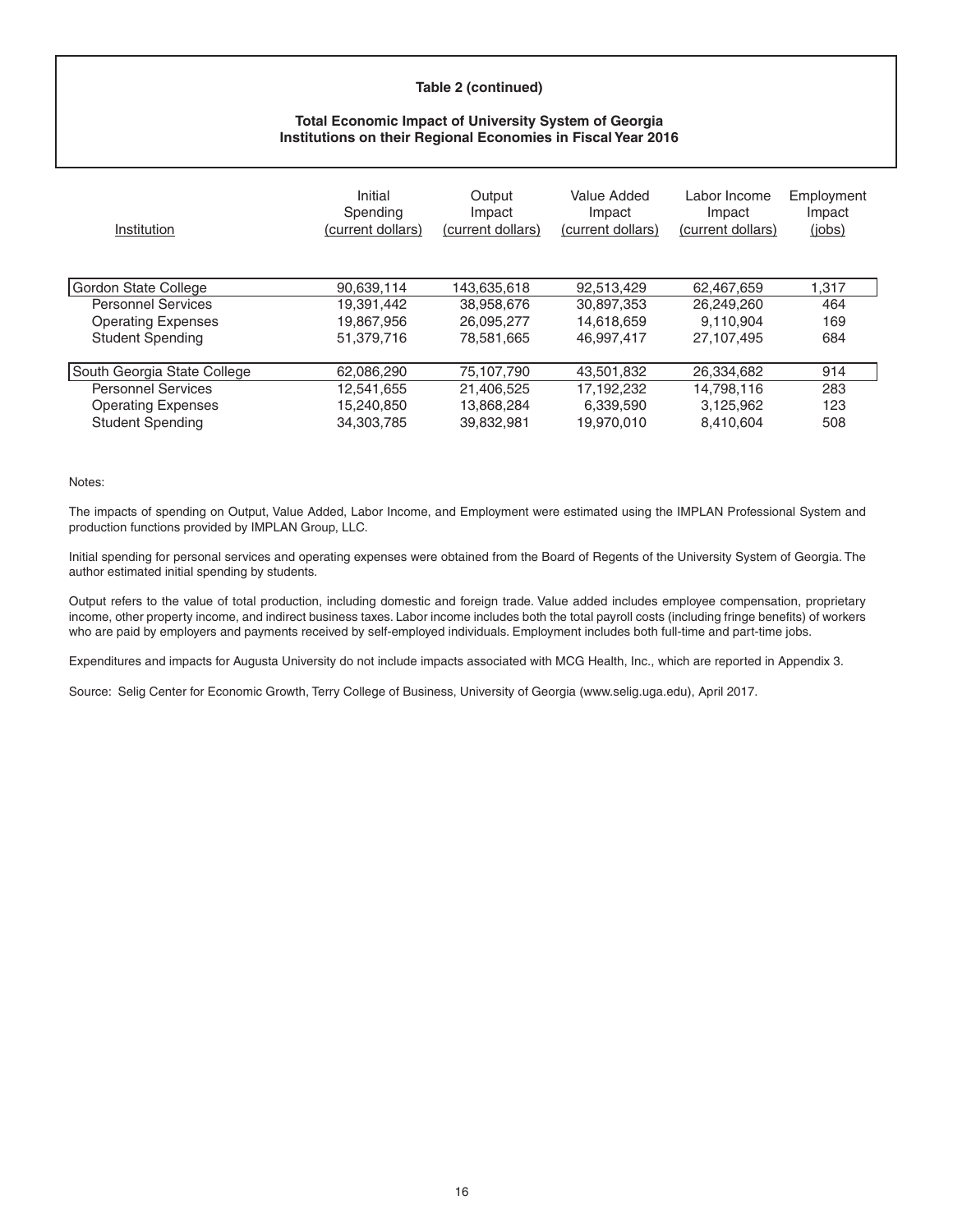#### **Table 3**

#### **On-Campus and Off-Campus Jobs that Exist Due to Institution-Related Spending in Fiscal Year 2016**

| Institution                           | <b>Total Employment</b><br>Impact | On-Campus<br>Jobs | Off-Campus Jobs<br>That Exist Due to<br>Institution-Related<br>Spending |
|---------------------------------------|-----------------------------------|-------------------|-------------------------------------------------------------------------|
| <b>System Total</b>                   | 157,967                           | 50,146            | 107,821                                                                 |
| <b>Research Universities</b>          | 83,500                            | 28,301            | 55,199                                                                  |
| Augusta University                    | 12,794                            | 5,446             | 7,348                                                                   |
| Georgia Institute of Technology       | 24,213                            | 8,215             | 15,998                                                                  |
| Georgia State University              | 21,277                            | 5,321             | 15,956                                                                  |
| University of Georgia                 | 25,215                            | 9,319             | 15,896                                                                  |
| <b>Regional Universities</b>          | 31,583                            | 9,478             | 22,105                                                                  |
| Georgia Southern University           | 8,641                             | 2,669             | 5,972                                                                   |
| Kennesaw State University             | 12,933                            | 3,664             | 9,269                                                                   |
| University of West Georgia            | 5,336                             | 1,639             | 3,697                                                                   |
| Valdosta State University             | 4,672                             | 1,506             | 3,166                                                                   |
| <b>State Universities</b>             | 27,813                            | 8,108             | 19,705                                                                  |
| <b>Albany State University</b>        | 3,256                             | 878               | 2,378                                                                   |
| <b>Armstrong State University</b>     | 2,673                             | 863               | 1,810                                                                   |
| <b>Clayton State University</b>       | 2,607                             | 803               | 1,804                                                                   |
| <b>Columbus State University</b>      | 3,220                             | 942               | 2,278                                                                   |
| Fort Valley State University          | 1,549                             | 518               | 1,031                                                                   |
| Georgia College & State University    | 3,086                             | 885               | 2,201                                                                   |
| Georgia Southwestern State University | 1,056                             | 277               | 779                                                                     |
| Middle Georgia State University       | 2,741                             | 798               | 1,943                                                                   |
| Savannah State University             | 1,998                             | 645               | 1,353                                                                   |
| University of North Georgia           | 5,629                             | 1,499             | 4,130                                                                   |
| <b>State Colleges</b>                 | 15,071                            | 4,259             | 10,812                                                                  |
| Abraham Baldwin Agricultural College  | 1,116                             | 230               | 886                                                                     |
| Atlanta Metropolitan State College    | 1,017                             | 257               | 760                                                                     |
| Bainbridge State College              | 711                               | 190               | 521                                                                     |
| College of Coastal Georgia            | 1,068                             | 325               | 743                                                                     |
| Dalton State College                  | 1,526                             | 393               | 1,133                                                                   |
| East Georgia State College            | 991                               | 249               | 742                                                                     |
| Georgia Gwinnett College              | 4,597                             | 1,547             | 3,050                                                                   |
| Georgia Highlands College             | 1,814                             | 549               | 1,265                                                                   |
| Gordon State College                  | 1,317                             | 320               | 997                                                                     |
| South Georgia State College           | 914                               | 199               | 715                                                                     |

Notes: Employment includes both full-time and part-time jobs. Estimates for Augusta University exclude impacts associated with MCG Health, Inc., which are reported in Appendix 3.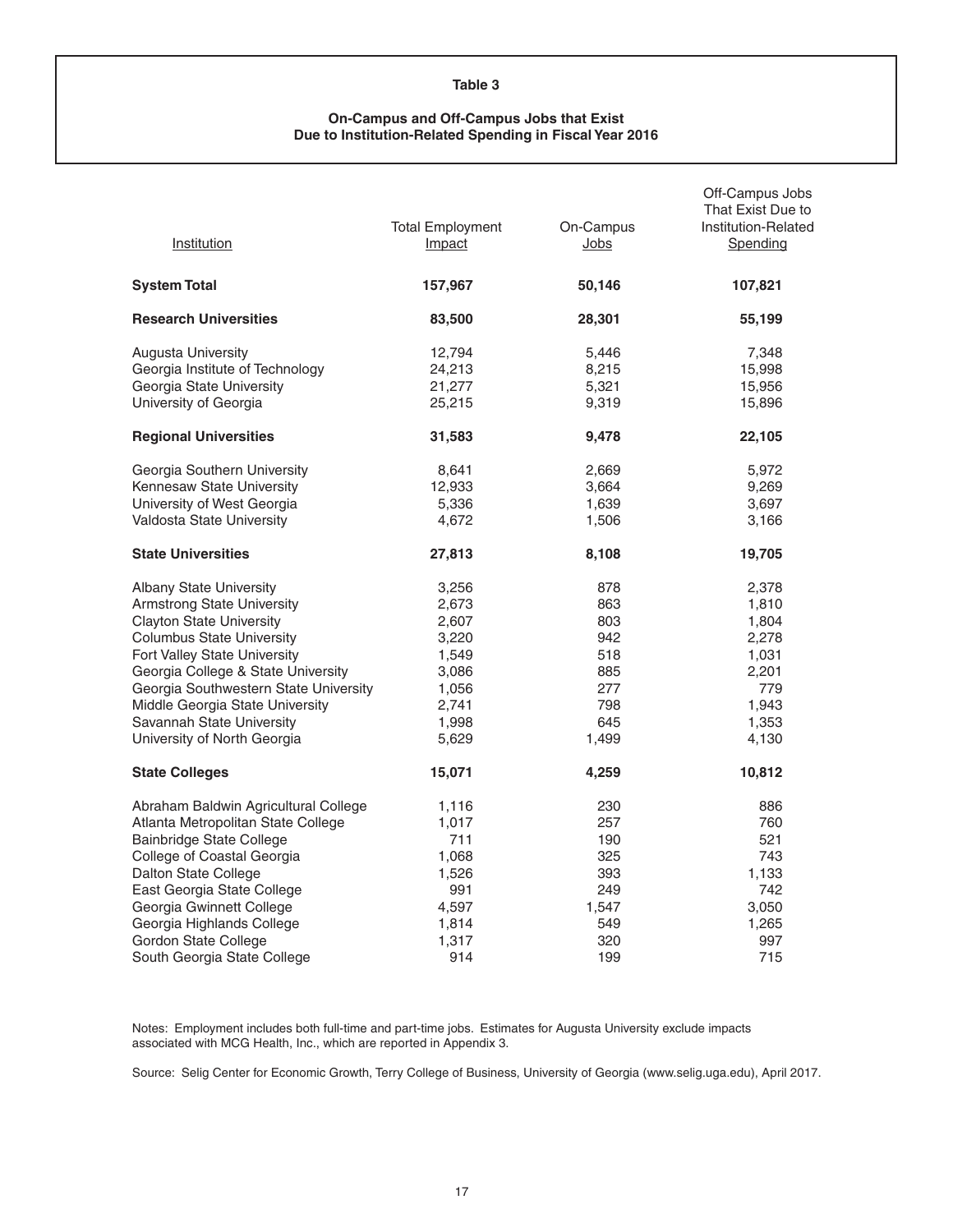#### **Study Areas for Institutions**

#### **Research Universities**

Augusta University – Richmond, Columbia, Burke, McDuffie, Jefferson, Lincoln, Warren, and Glascock Georgia Institute of Technology – Atlanta MSA Georgia State University – Atlanta MSA University of Georgia – Clarke, Oconee, Madison, Oglethorpe, Jackson, Barrow, Walton, and Gwinnett

#### **Comprehensive Universities**

Georgia Southern University – Bulloch, Screven, Candler, Jenkins, Evans, Tattnall, and Emanuel Kennesaw State University – Atlanta MSA University of West Georgia – Atlanta MSA Valdosta State University – Lowndes, Brooks, Lanier, Echols, Cook, and Berrien

#### **State Universities**

Albany State University – Dougherty, Lee, Worth, Mitchell, Terrell, Colquitt, Baker, Sumter, Calhoun, and Tift Armstrong State University – Chatham, Effingham, Bryan, Liberty, and Bulloch Clayton State University – Atlanta MSA Columbus State University – Muscogee, Harris, Chattahoochee, Marion, Talbot, Stewart, Troup, Meriwether Fort Valley State University – Peach, Houston, Bibb, Crawford, Macon, and Taylor Georgia College & State University – Baldwin, Hancock, Putnam, Wilkinson, Jones, and Washington Georgia Southwestern State University – Sumter, Schley, Macon, Lee, Crisp, Marion, Webster, and Dooly Middle Georgia State University – Bibb, Houston, Jones, Monroe, Peach, Crawford, Twiggs, Baldwin, Wilkinson, Bleckley, Dodge, Pulaski, and Laurens Savannah State University – Chatham, Effingham, Bryan, Liberty, and Bulloch University of North Georgia – Lumpkin, Hall, Dawson, White, Forsyth, Gwinnett, Jackson, Habersham, Banks, and Union

#### **State Colleges**

Abraham Baldwin Agricultural College – Tift, Berrien, Worth, Colquitt, Irwin, Cook, and Turner Atlanta Metropolitan State College – Atlanta MSA Bainbridge State College – Decatur, Seminole, Miller, Grady, Early, Mitchell, and Baker College of Coastal Georgia – Glynn, Brantley, McIntosh, Camden, and Wayne Dalton State College – Whitfield, Murray, Catoosa, Gordon, Walker, and Gilmer East Georgia State College – Emanuel, Candler, Bulloch, Johnson, Jefferson, Toombs, Treutlen, and Jenkins Georgia Gwinnett College – Atlanta MSA Georgia Highlands College – Floyd, Polk, Chattooga, Bartow, Gordon, Paulding, and Douglas Gordon State College – Atlanta MSA South Georgia State College – Coffee, Atkinson, Bacon, Jeff Davis, Ware, Telfair, Ben Hill, Irwin, Pierce, Brantley, and Clinch

Note: Study areas were defined by the author based on commuting data obtained from the Residence County to Workplace County Flows for Georgia, U.S. Census Bureau.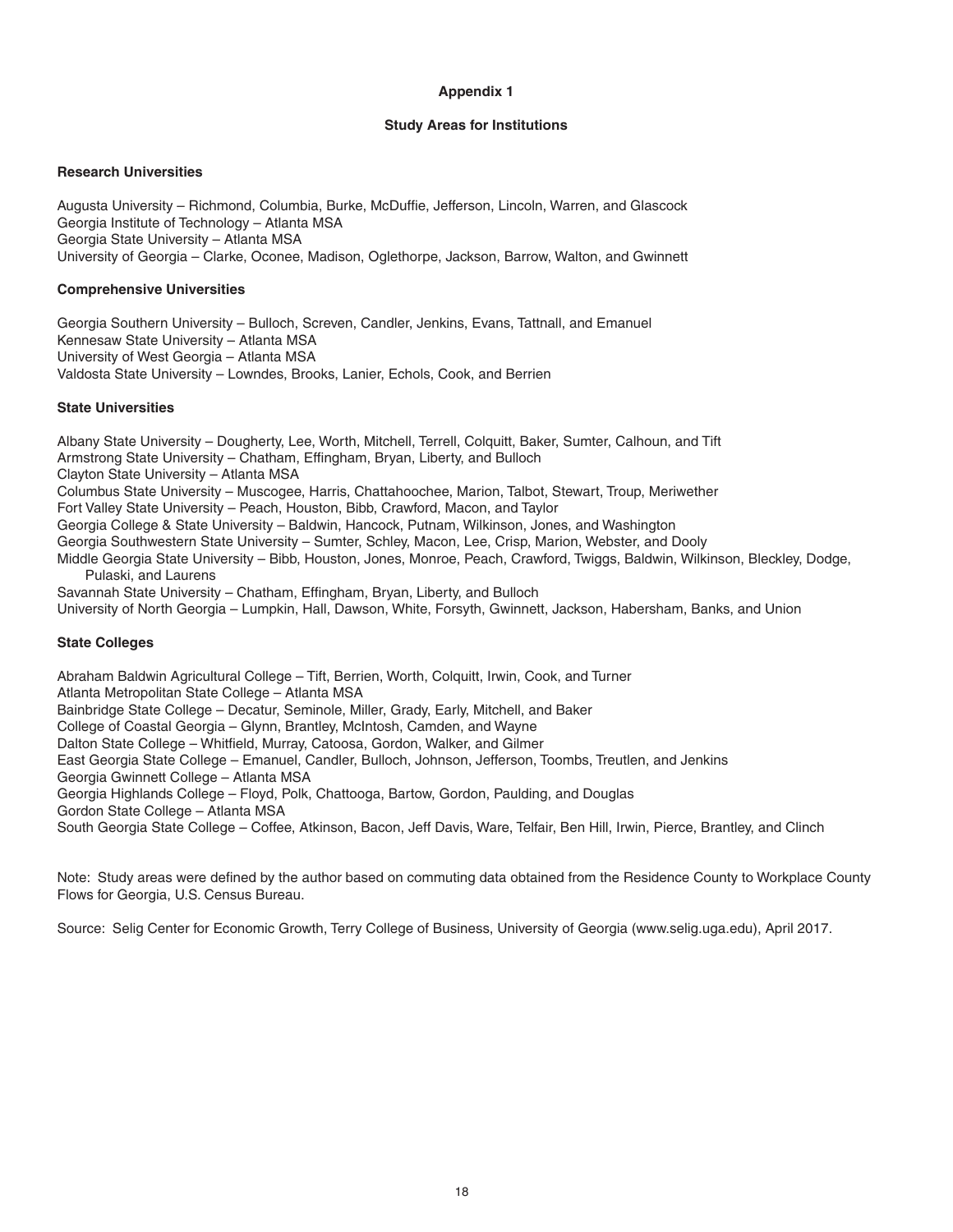#### **Economic Impact of Capital Outlays in Fiscal Year 2016**

| Institution                           | Initial<br>Spending<br>(current dollars) | Output<br>Impact<br>(current dollars) | Value Added<br>Impact<br>(current dollars) | Labor Income<br>Impact<br>(current dollars) | Employment<br>Impact<br>(jobs |
|---------------------------------------|------------------------------------------|---------------------------------------|--------------------------------------------|---------------------------------------------|-------------------------------|
| <b>System Total</b>                   | 225,135,000                              | 353,042,419                           | 132,185,526                                | 102,638,352                                 | 2,173                         |
| <b>Research Universities</b>          | 76,835,000                               | 121,825,330                           | 48,878,042                                 | 37,531,239                                  | 713                           |
| Augusta University                    | 1,500,000                                | 2,484,105                             | 1,034,196                                  | 770,715                                     | 18                            |
| Georgia Institute of Technology       | 5,000,000                                | 10,101,284                            | 4,827,590                                  | 3,632,643                                   | 65                            |
| Georgia State University              | 5,400,000                                | 10,526,824                            | 4,697,161                                  | 3,678,384                                   | 61                            |
| University of Georgia                 | 64,935,000                               | 98,713,117                            | 38,319,095                                 | 29,449,497                                  | 569                           |
| <b>Comprehensive Universities</b>     | 43,900,000                               | 67,409,311                            | 22,748,865                                 | 17,550,309                                  | 417                           |
| Georgia Southern University           | 33,600,000                               | 48,146,220                            | 13,873,917                                 | 10,469,565                                  | 293                           |
| Kennesaw State University             | 4,900,000                                | 9,372,625                             | 4,030,321                                  | 3,092,097                                   | 52                            |
| University of West Georgia            | 1,900,000                                | 4,385,956                             | 2,533,990                                  | 2,227,891                                   | 33                            |
| Valdosta State University             | 3,500,000                                | 5,504,510                             | 2,310,637                                  | 1,760,756                                   | 39                            |
| <b>State Universities</b>             | 81,200,000                               | 124,438,747                           | 45,430,772                                 | 35,951,989                                  | 807                           |
| Albany State University               | 21,500,000                               | 32,432,682                            | 10,160,162                                 | 7,723,219                                   | 201                           |
| <b>Armstrong State University</b>     | 1,800,000                                | 3,130,587                             | 1,607,325                                  | 1,521,929                                   | 29                            |
| <b>Clayton State University</b>       | 1,400,000                                | 3,231,757                             | 1,867,751                                  | 1,641,603                                   | 25                            |
| <b>Columbus State University</b>      | 17,400,000                               | 24,466,257                            | 8,301,092                                  | 6,594,057                                   | 142                           |
| Fort Valley State University          | 4,000,000                                | 6,610,725                             | 2,617,102                                  | 1,952,140                                   | 49                            |
| Georgia College & State University    | 9,100,000                                | 13,210,700                            | 4,779,345                                  | 3,579,445                                   | 98                            |
| Georgia Southwestern State University | 0                                        | 0                                     | 0                                          | 0                                           | 0                             |
| Middle Georgia State University       | 6,500,000                                | 10,283,949                            | 3,557,536                                  | 2,694,140                                   | 67                            |
| Savannah State University             | 16,000,000                               | 24,211,873                            | 8,523,402                                  | 6,614,213                                   | 143                           |
| University of North Georgia           | 3,500,000                                | 6,860,217                             | 4,017,057                                  | 3,631,243                                   | 53                            |
| <b>State Colleges</b>                 | 23,200,000                               | 39,369,031                            | 15,127,847                                 | 11,604,815                                  | 236                           |
| Abraham Baldwin Agricultural College  | 2,500,000                                | 3,800,783                             | 1,304,183                                  | 931,282                                     | 30                            |
| Atlanta Metropolitan State College    | 700,000                                  | 1,615,879                             | 933,575                                    | 820,802                                     | 12                            |
| <b>Bainbridge State College</b>       | 0                                        | 0                                     | 0                                          | 0                                           | 0                             |
| College of Coastal Georgia            | 0                                        | 0                                     | $\mathbf{0}$                               | $\Omega$                                    | 0                             |
| Dalton State College                  | 4,000,000                                | 5,511,124                             | 1,582,676                                  | 1,201,929                                   | 33                            |
| East Georgia State College            | 4,500,000                                | 6,444,267                             | 1,848,496                                  | 1,393,839                                   | 39                            |
| Georgia Gwinnett College              | 11,500,000                               | 21,996,978                            | 9,458,917                                  | 7,256,963                                   | 122                           |
| Georgia Highlands College             | 0                                        | 0                                     | 0                                          | 0                                           | 0                             |
| Gordon State College                  | 0                                        | 0                                     | 0                                          | $\mathbf 0$                                 | $\mathbf 0$                   |
| South Georgia State College           | $\Omega$                                 | 0                                     | $\mathbf 0$                                | $\Omega$                                    | $\mathbf 0$                   |

Notes: The impacts of spending on Output, Value Added, Labor Income, and Employment were estimated using the IMPLAN Professional System and production functions provided by IMPLAN Group, LLC. Initial spending for capital projects were obtained from the Board of Regents of the University System of Georgia. Output refers to the value of total production, including domestic and foreign trade. Value added includes employee compensation, proprietary income, other property income, and indirect business taxes. Labor income includes both the total payroll costs (including fringe benefits) of workers who are paid by employers and payments received by self-employed individuals. Employment includes both full- and part-time jobs. Estimates for Augusta University exclude impacts associated with MCG Health, Inc., which are reported in Appendix 3.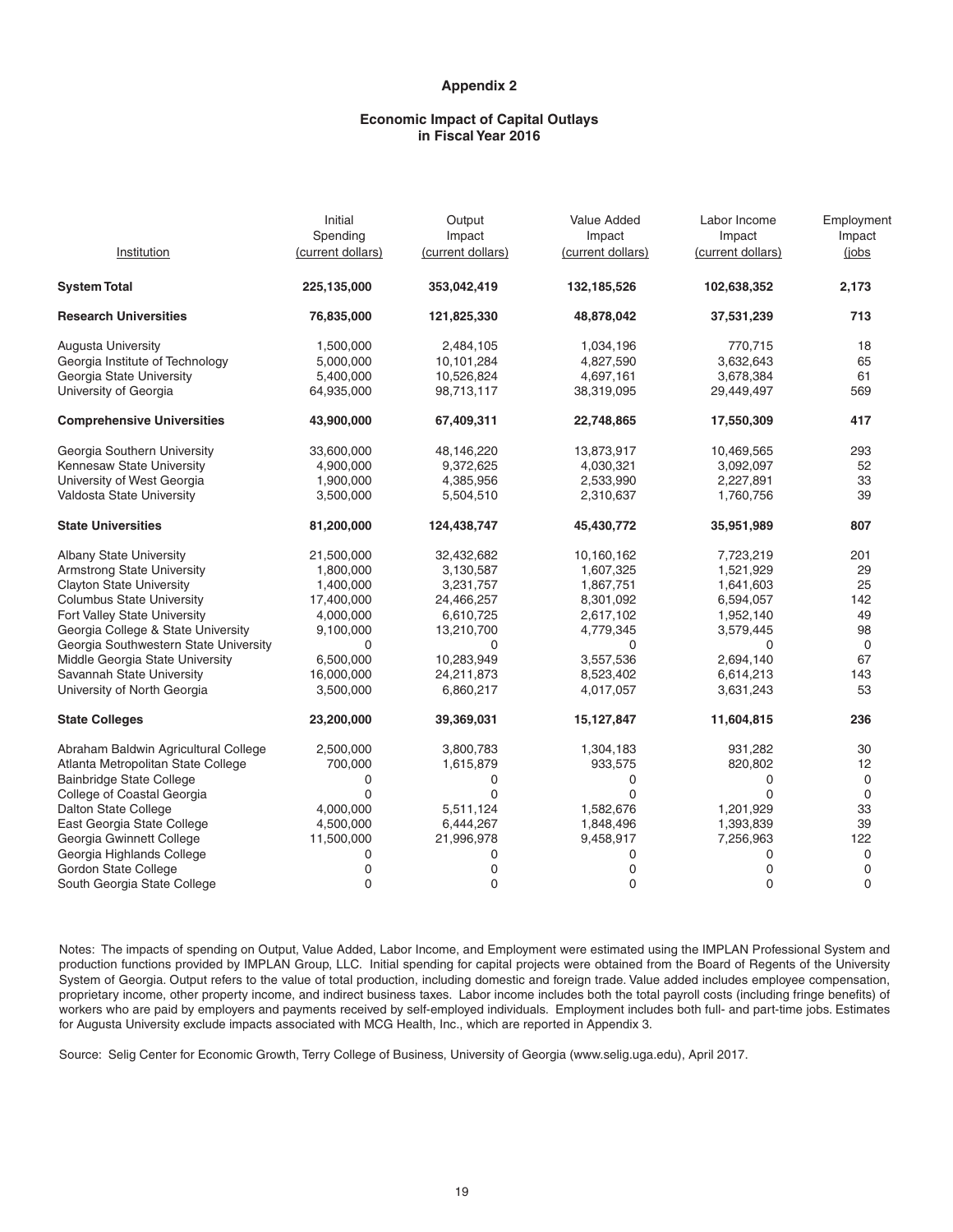#### **Combined Economic Impact of Augusta University and MCG Health, Inc. in Fiscal Year 2016**

| Institution                         | Initial<br>Spending<br>(current dollars) | Output<br>Impact<br>(current dollars) | Value Added<br>Impact<br>(current dollars) | Labor Income<br>Impact<br>(current dollars) | Employment<br>Impact<br>(jobs) |
|-------------------------------------|------------------------------------------|---------------------------------------|--------------------------------------------|---------------------------------------------|--------------------------------|
| <b>Augusta University</b>           | 931,068,992                              | 1,403,878,791                         | 1,009,320,787                              | 786,617,324                                 | 12,794                         |
| <b>Personnel Services</b>           | 531,969,954                              | 954,657,309                           | 768,645,110                                | 658,071,175                                 | 9,006                          |
| <b>Operating Expenses</b>           | 275,070,665                              | 291,440,357                           | 152,809,813                                | 85.076.485                                  | 2,138                          |
| <b>Student Spending</b>             | 123,028,373                              | 157.781.125                           | 87,865,864                                 | 43.469.665                                  | 1,650                          |
| Capital Spending                    | 1,500,000                                | 2,484,105                             | 1,034,196                                  | 770.715                                     | 18                             |
| <b>MCG Health, Inc.</b>             | 539,467,961                              | 715,640,560                           | 509,740,398                                | 412,092,093                                 | 7,557                          |
| Wages & Salaries and Benefits       | 274,641,000                              | 492,862,477                           | 396,829,661                                | 339,743,480                                 | 5,504                          |
| <b>Other Operating Expenditures</b> | 243,630,000                              | 191,053,258                           | 100,971,639                                | 62,954,401                                  | 1,856                          |
| <b>Student Spending</b>             | 0                                        | 0                                     | 0                                          | 0                                           | 0                              |
| <b>Capital Spending</b>             | 21,196,961                               | 31,724,825                            | 11,939,099                                 | 9,394,212                                   | 197                            |

Grand Total Economic Impact of Augusta University and MCG Health Inc.

|                               | Initial<br>Spending<br>(current dollars) | Output<br>Impact<br>(current dollars) | Value Added<br>Impact<br>(current dollars) | Labor Income<br>Impact<br>(current dollars) | Employment<br>Impact<br>(jobs) |
|-------------------------------|------------------------------------------|---------------------------------------|--------------------------------------------|---------------------------------------------|--------------------------------|
| <b>Grand Total</b>            | 1,471,036,953                            | 2,122,003,456                         | 1,520,095,381                              | 1,199,480,133                               | 20,369                         |
| Wages & Salaries and Benefits | 806.610.954                              | 1,447,519,786                         | 1,165,474,771                              | 997.814.655                                 | 14.510                         |
| <b>Operating Expenses</b>     | 518,700,665                              | 482.493.615                           | 253,781,452                                | 148.030.886                                 | 3.994                          |
| <b>Student Spending</b>       | 123,028,373                              | 157,781,125                           | 87,865,864                                 | 43,469,665                                  | 1,650                          |
| Capital Spending              | 22,696,961                               | 34.208.930                            | 12,973,295                                 | 10,164,927                                  | 215                            |

Note: Output refers to the value of total production, including domestic and foreign trade. Value added includes employee compensation, proprietary income, other property type income, and indirect business taxes. Labor income includes both the total payroll costs of workers who are paid by employers and payment received by self-employed individuals. Employment includes both full-time and part-time jobs. Initial spending estimates are based on financial data obtained from MCG Health, Inc., d/b/a Augusta University Medical Center (a component unit of MCG Health Systems, Inc.) Financial Statements and Report of Independent Certified Public Accountants (June 30, 2016 and 2015). Other operating expenditures do not include \$71.8 million in purchased services (a transfer) and \$32.3 million in depreciation and amortization. The impacts of spending on Output, Value Added, Labor Income, and Employment were estimated using the IMPLAN system, version 3.1, Type SAM multipliers, and consumption functions provided by IMPLAN Group, LLC.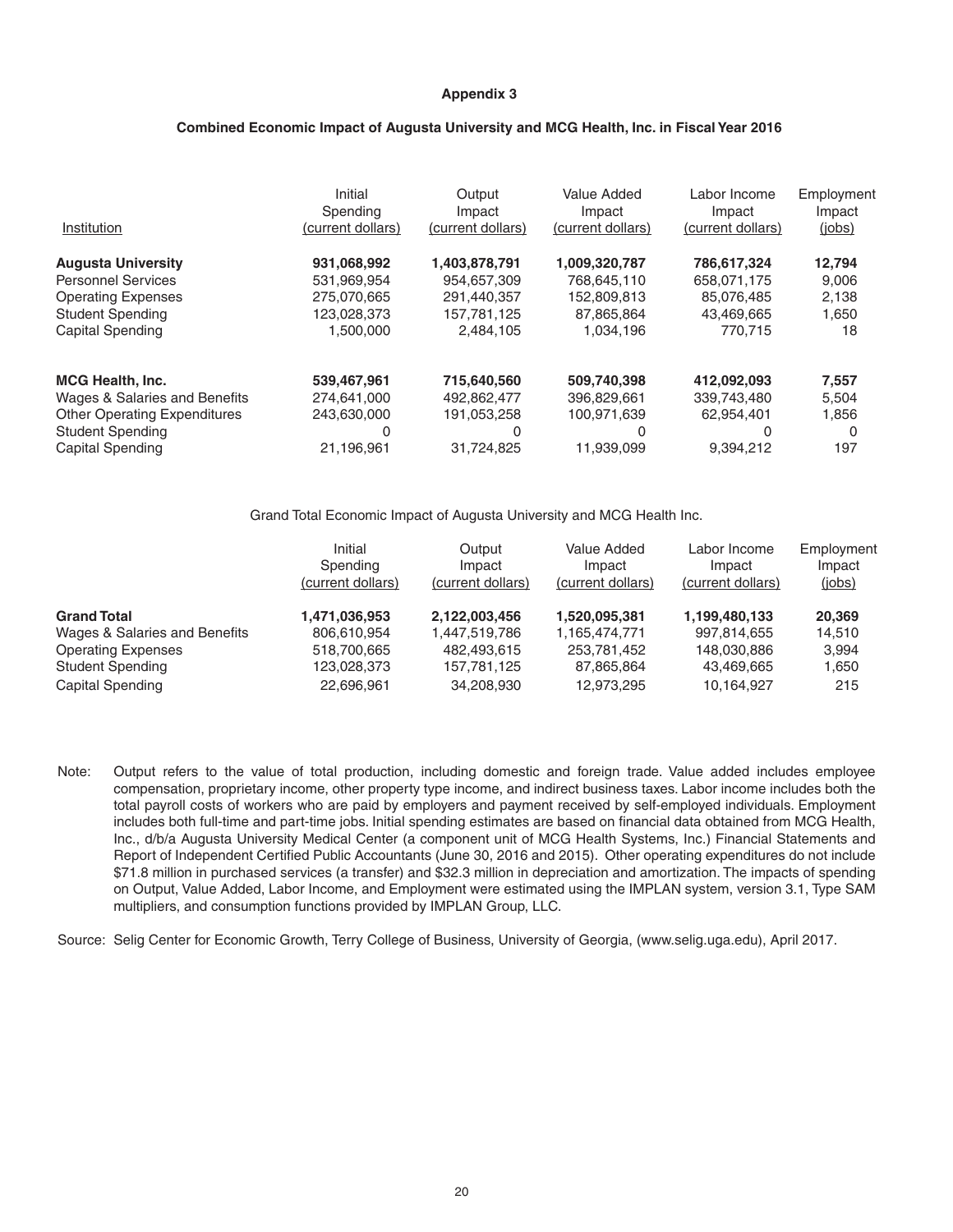#### **Combined Economic Impact of Augusta University and MCG Health, Inc. on the Augusta MSA in Fiscal Year 2016**

|                                     | Initial<br>Spending | Output<br>Impact  | Value Added<br>Impact | Labor Income<br>Impact | Employment<br>Impact |
|-------------------------------------|---------------------|-------------------|-----------------------|------------------------|----------------------|
| Institution                         | (current dollars)   | (current dollars) | (current dollars)     | (current dollars)      | (jobs)               |
| <b>Augusta University</b>           | 931,568,992         | 1.428.782.140     | 1.028.661.142         | 787.723.096            | 12,799               |
| <b>Personnel Services</b>           | 531,969,954         | 958,944,625       | 776,898,399           | 654,868,359            | 8,940                |
| <b>Operating Expenses</b>           | 275,070,665         | 306,692,365       | 160,126,486           | 88,831,466             | 2,184                |
| <b>Student Spending</b>             | 123.028.373         | 160.664.952       | 90.546.508            | 43.216.308             | 1,658                |
| <b>Capital Spending</b>             | 1.500.000           | 2.480.198         | 1.089.749             | 806.963                | 17                   |
| <b>MCG Health, Inc.</b>             | 539,467,961         | 722,188,131       | 522,852,829           | 411,172,724            | 7,463                |
| Wages & Salaries and Benefits       | 274,641,000         | 495.075.887       | 401.090.593           | 338.089.954            | 5,470                |
| <b>Other Operating Expenditures</b> | 243,630,000         | 194,807,810       | 108,745,850           | 63.008.544             | 1,798                |
| <b>Student Spending</b>             | 0                   | 0                 | 0                     | 0                      | 0                    |
| <b>Capital Spending</b>             | 21,196,961          | 32,304,434        | 13,016,386            | 10,074,226             | 195                  |

Grand Total Economic Impact of Augusta University & MCG Health Inc.

|                               | Initial<br>Spending<br>(current dollars) | Output<br>Impact<br>(current dollars) | Value Added<br>Impact<br>(current dollars) | Labor Income<br>Impact<br>(current dollars) | Employment<br>Impact<br>(jobs) |
|-------------------------------|------------------------------------------|---------------------------------------|--------------------------------------------|---------------------------------------------|--------------------------------|
| <b>Grand Total</b>            | 1,471,036,953                            | 2,150,970,271                         | 1,551,513,971                              | 1,198,895,820                               | 20,261                         |
| Wages & Salaries and Benefits | 806.610.954                              | 1.454.020.513                         | 1,177,988,992                              | 992,958,313                                 | 14.410                         |
| <b>Operating Expenses</b>     | 518,700,665                              | 501.500.175                           | 268,872,336                                | 151,840,010                                 | 3,982                          |
| <b>Student Spending</b>       | 123,028,373                              | 160,664,952                           | 90,546,508                                 | 43.216.308                                  | 1,658                          |
| Capital Spending              | 22,696,961                               | 34,784,632                            | 14,106,135                                 | 10,881,189                                  | 212                            |

Note: Output refers to the value of total production, including domestic and foreign trade. Value added includes employee compensation, proprietary income, other property type income, and indirect business taxes. Labor income includes both the total payroll costs of workers who are paid by employers and payment received by self-employed individuals. Employment includes both full-time and part-time jobs. Initial spending estimates are based on financial data obtained from MCG Health, Inc., d/b/a Augusta University Medical Center (a component unit of MCG Health Systems, Inc.) Financial Statements and Report of Independent Certified Public Accountants (June 30, 2016 and 2015). Other operating expenditures do not include \$71.8 million in purchased services (a transfer) and \$32.3 million in depreciation and amortization. The impacts of spending on Output, Value Added, Labor Income, and Employment were estimated using the IMPLAN system, version 3.1, Type SAM multipliers, and consumption functions provided by IMPLAN Group, LLC.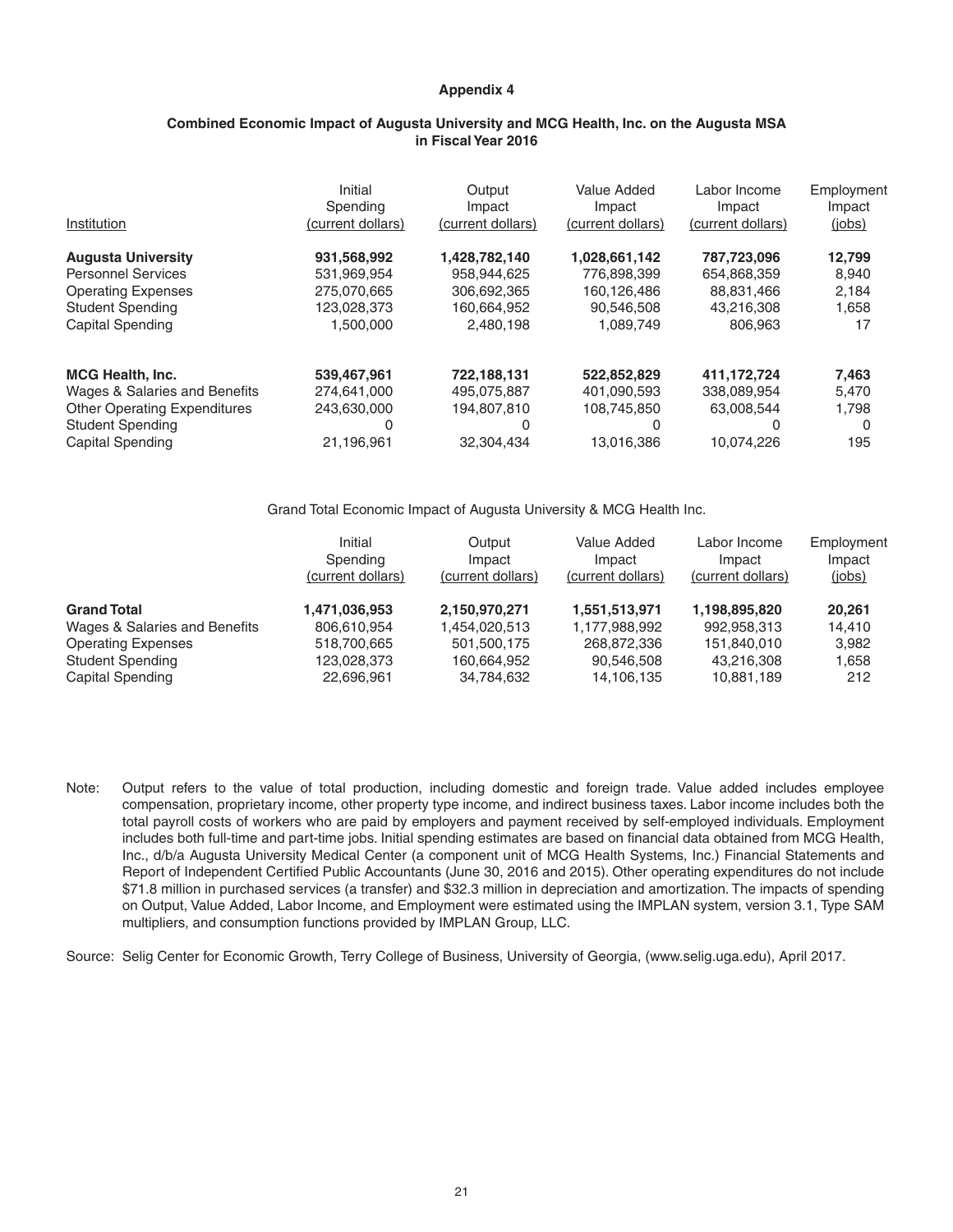#### **Augusta University's Albany, Savannah, and Rome Clinical Campuses: Economic Impact of FY 2016 Expenditures**

Augusta University has established clinical campuses in Albany, Savannah, and Rome, which generate economic impacts for their host communities. Appendix 5 documents the economic impact that the Albany, Savannah, and Rome clinical campuses had on their host communities in FY 2016.

**Albany:** In FY 2016, total expenditures at the Albany clinical campus were \$1,475,901, including \$696,612 personnel expense, \$442,295 operating expense, and \$336,996 in student spending (Assistant Vice Chancellor for Fiscal Affairs/Budget Director, Board of Regents, University System of Georgia provided the estimates for personnel and operating expenses as well as enrollment).

The economic impact accruing to Albany includes:

■ \$1,475,901 in initial expenditures and 5 on-campus jobs,

 $\blacksquare$  \$2,080,094 in output (sales),

■ \$1,421,037 in gross regional product (value added),

■ \$1,066,353 in income, and

 $\blacksquare$  18 jobs.

**Savannah:** Total expenditures at the Savannah clinical campus were \$1,477,672, including \$632,195 personnel expense, \$230,093 operating expense, and \$615,384 in student spending (Assistant Vice Chancellor for Fiscal Affairs/Budget Director, Board of Regents, University System of Georgia provided the estimates for personnel and operating expenses as well as enrollment). The economic impact accruing to Savannah includes:

■ \$1,477,672 in initial expenditures and 5 on-campus jobs,

 $\blacksquare$  \$2,135,091 in output (sales),

■ \$1,478,070 in gross regional product (value added),

■ \$1,081,403 in income, and

 $\blacksquare$  19 jobs.

**Rome:** Total expenditures at the Rome clinical campus were \$1,126,370, including \$548,945 personnel expense, \$342,993 operating expense, and \$234,432 in student spending (Assistant Vice Chancellor for Fiscal Affairs/Budget Director, Board of Regents, University System of Georgia provided the estimates for personnel and operating expenses).

The economic impact accruing to Rome includes:

■ \$1,126,370 in initial expenditures and 3 on-campus jobs,

■ \$1,609,521 in output (sales),

■ \$1,127,791 in gross regional product (value added),

■ \$842,623 in income, and

 $\blacksquare$  15 jobs.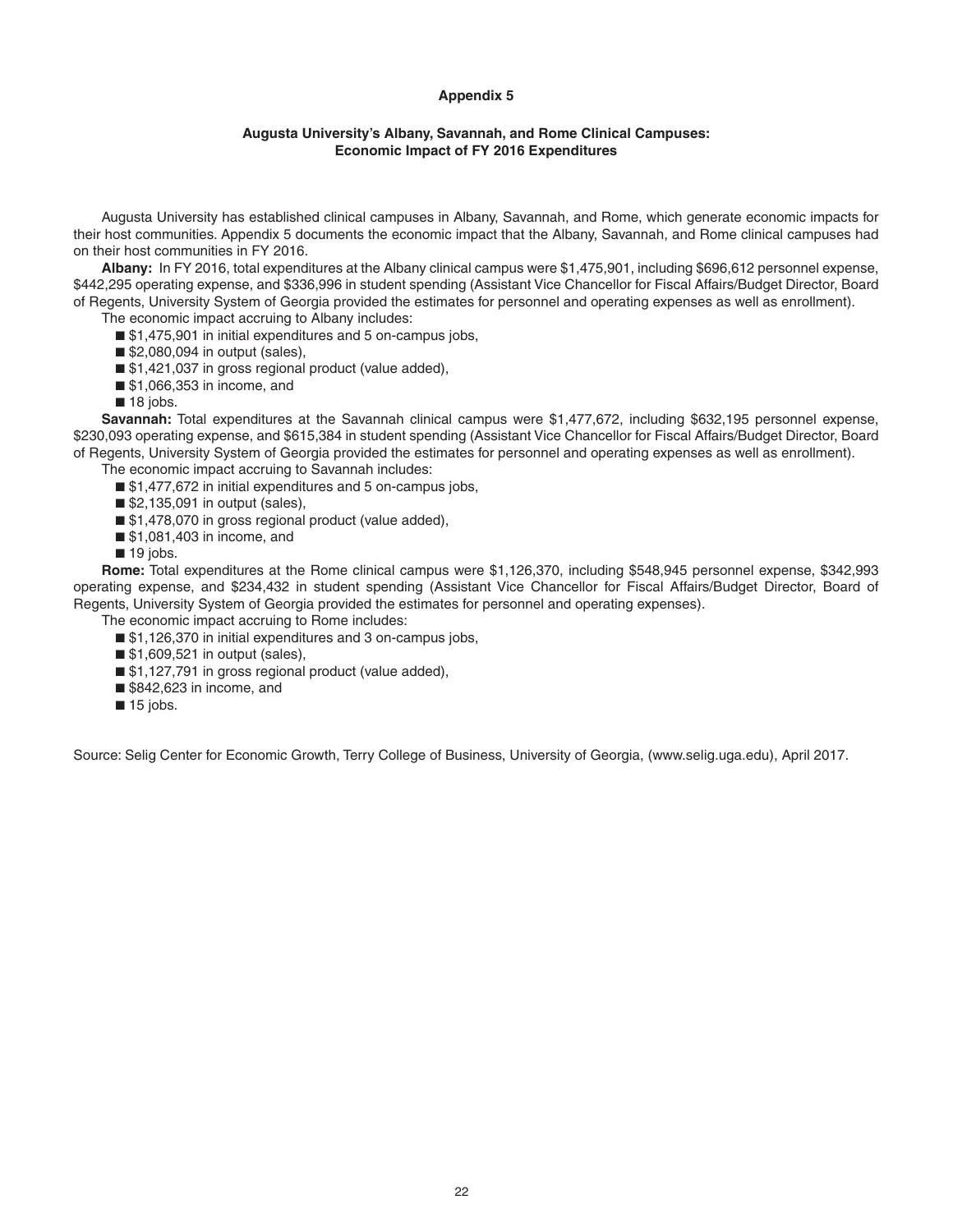#### **Augusta University and UGA Medical Partnership's Athens Campus: Economic Impact of FY 2016 Expenditures**

In partnership, Augusta University and the University of Georgia opened a new campus in Athens in FY 2011, which generates significant economic impacts for Athens' regional economy. Appendix 6 documents the economic impact that the Athens campus had on its host community in FY 2016.

In FY 2016, initial expenditures at the Athens campus were \$15,121,451, including \$8,760,727 personnel expense, \$3,298,492 operating expense, and \$2,432,232 in student spending (Assistant Vice Chancellor for Fiscal Affairs/Budget Director, Board of Regents, University System of Georgia provided expense data for personnel and operations as well as enrollment data).

The economic impact accruing to Athens includes:

- \$15,122,451 in initial expenditures and 70 on-campus jobs,
- \$23,775,043 in output (sales),
- \$17,257,764 in gross regional product (value added),
- \$13,562,640 in income, and
- $\blacksquare$  183 jobs.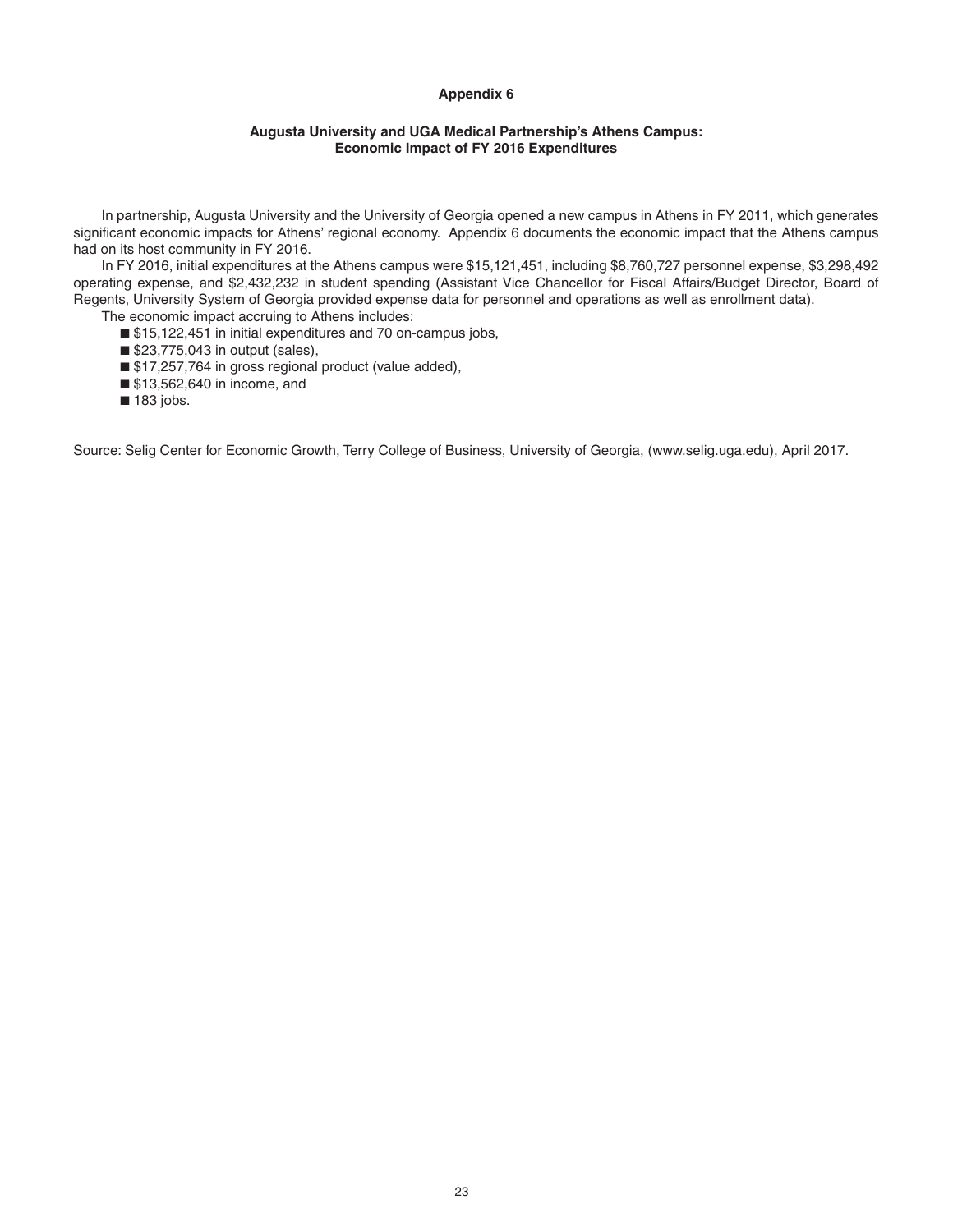#### **Combined Economic Impact of UGA's Griffin Campus (Budget Unit "A" and Budget Unit "B") On Its Regional Economy in Fiscal Year 2016**

| <b>UGA's Griffin Campus</b> | Initial<br>Spending<br>(current dollars) | Output<br>Impact<br>(current dollars) | Value Added<br>Impact<br>(current dollars) | Labor Income<br>Impact<br>(current dollars) | Employment<br>Impact<br>(jobs) |
|-----------------------------|------------------------------------------|---------------------------------------|--------------------------------------------|---------------------------------------------|--------------------------------|
| Total                       | 23.365.498                               | 41.978.659                            | 30.891.696                                 | 24.719.745                                  | 419                            |
| <b>Personnel Services</b>   | 15,454,130                               | 31.048.360                            | 24,623,838                                 | 20,919,512                                  | 340                            |
| <b>Operating Expenses</b>   | 5.413.202                                | 7,109,889                             | 3,982,982                                  | 2,482,347                                   | 48                             |
| <b>Student Spending</b>     | 2,498,166                                | 3,820,409                             | 2,264,876                                  | 1,317,886                                   | 33                             |

Notes: The impacts of spending on Output, Value Added, Labor Income, and Employment were estimated using the IMPLAN Professional System and production functions provided by IMPLAN Group, LLC. Initial spending for personal services and operating expenses were obtained from the Board of Regents of the University System of Georgia. The author estimated initial spending by students. Output refers to the value of total production, including domestic and foregin trade. Value added includes employee compensation, proprietary income, other property income, and indirect business taxes. Labor income includes both the total payroll costs (including fringe benefits) of workers who are paid by employers and payments received by self-employed individuals. Employment includes both full-time and part-time jobs. The total employment impact of 419 jobs consists of 225 on-campus jobs (expressed on a FTE basis) and 194 off-campus jobs. For each FTE job created on the Griffin campus, there are 0.9 off-campus jobs that exist because of spending related to UGA at Griffin.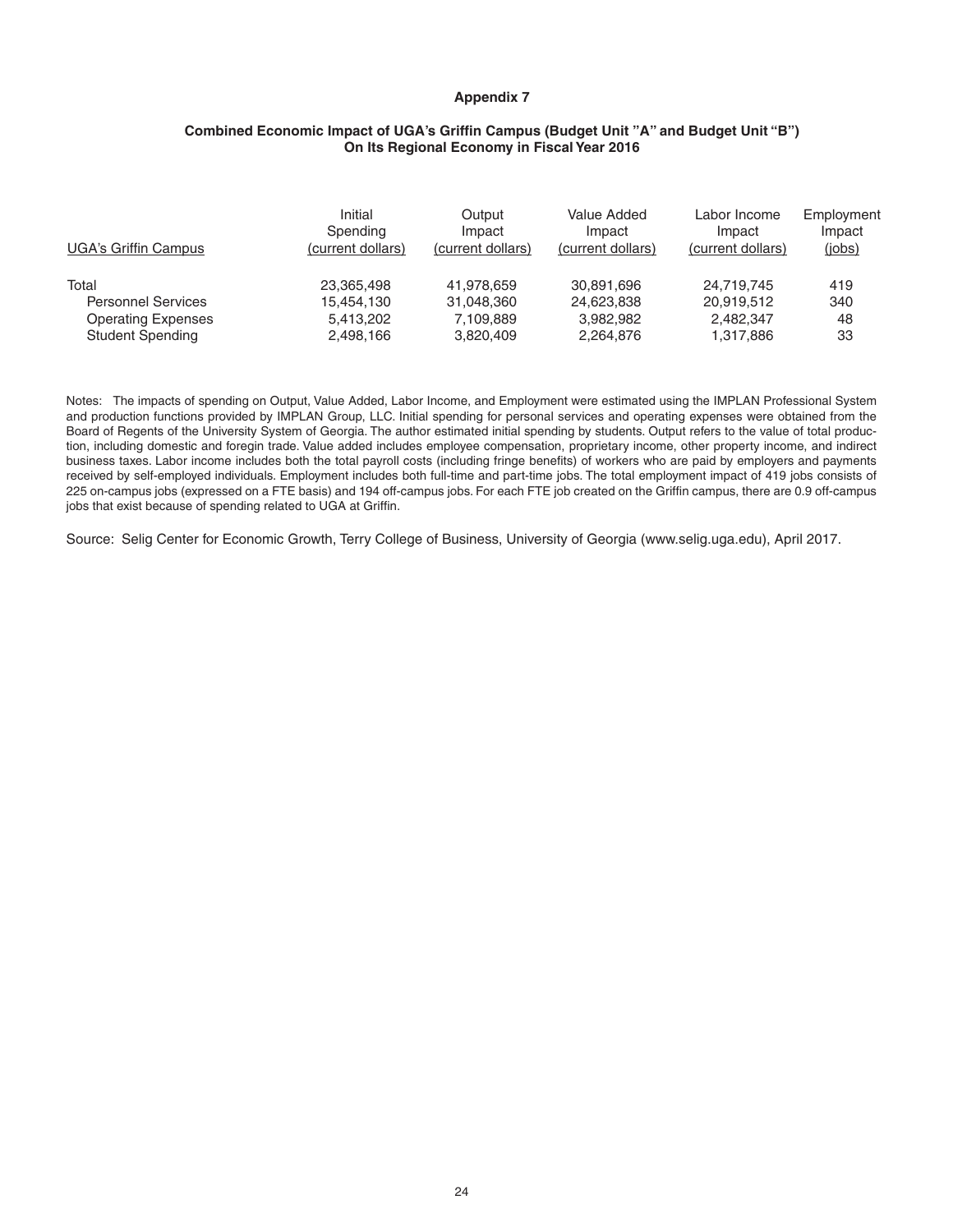#### **Total Economic Impact of Information Technology Services in Athens On the Regional Economy in Fiscal Year 2016**

| <b>ITS in Athens</b>      | Initial           | Output            | Value Added       | Labor Income      | Employment |
|---------------------------|-------------------|-------------------|-------------------|-------------------|------------|
|                           | Spending          | Impact            | Impact            | Impact            | Impact     |
|                           | (current dollars) | (current dollars) | (current dollars) | (current dollars) | (jobs)     |
| Total                     | 33,263,727        | 51,146,339        | 37.260.526        | 29,896,162        | 436        |
| <b>Personnel Services</b> | 19.821.406        | 34,530,750        | 28,482,825        | 24,256,587        | 318        |
| <b>Operating Expenses</b> | 13,442,322        | 16,615,589        | 8,777,700         | 5,639,575         | 118        |

Notes: The impacts of spending on Output, Value Added, Labor Income, and Employment were estimated using the IMPLAN Professional System and production functions provided by MIG, Inc. Initial spending for personal services and operating expenses were obtained from the Board of Regents of the University System of Georgia. ITS operating expenditures expensed by USG institutions (\$30,606,452) are not included because this amount represents various contracts and software licenses with suppliers that are unlikely to be located in the Athens area. In addition, about \$10 million of this amount represents USG institutions' purchasing software directly through ITS due to its ability to obtain better pricing. Output refers to the value of total production, including domestic and foreign trade. Value added includes employee compensation, proprietary income, other property income, and indirect business taxes. Labor income includes both the total payroll costs (including fringe benefits) of workers who are paid by employers and payments received by self-employed individuals. Employment includes both full-time and part-time jobs.The total employment impact of 436 jobs consists of 212 USG jobs (expressed on a FTE basis) and 224 off-site jobs that are primarily in the private sector. For each FTE job created at ITS in Athens there are 1.1 off-site jobs that exist because of spending related to ITS in Athens.